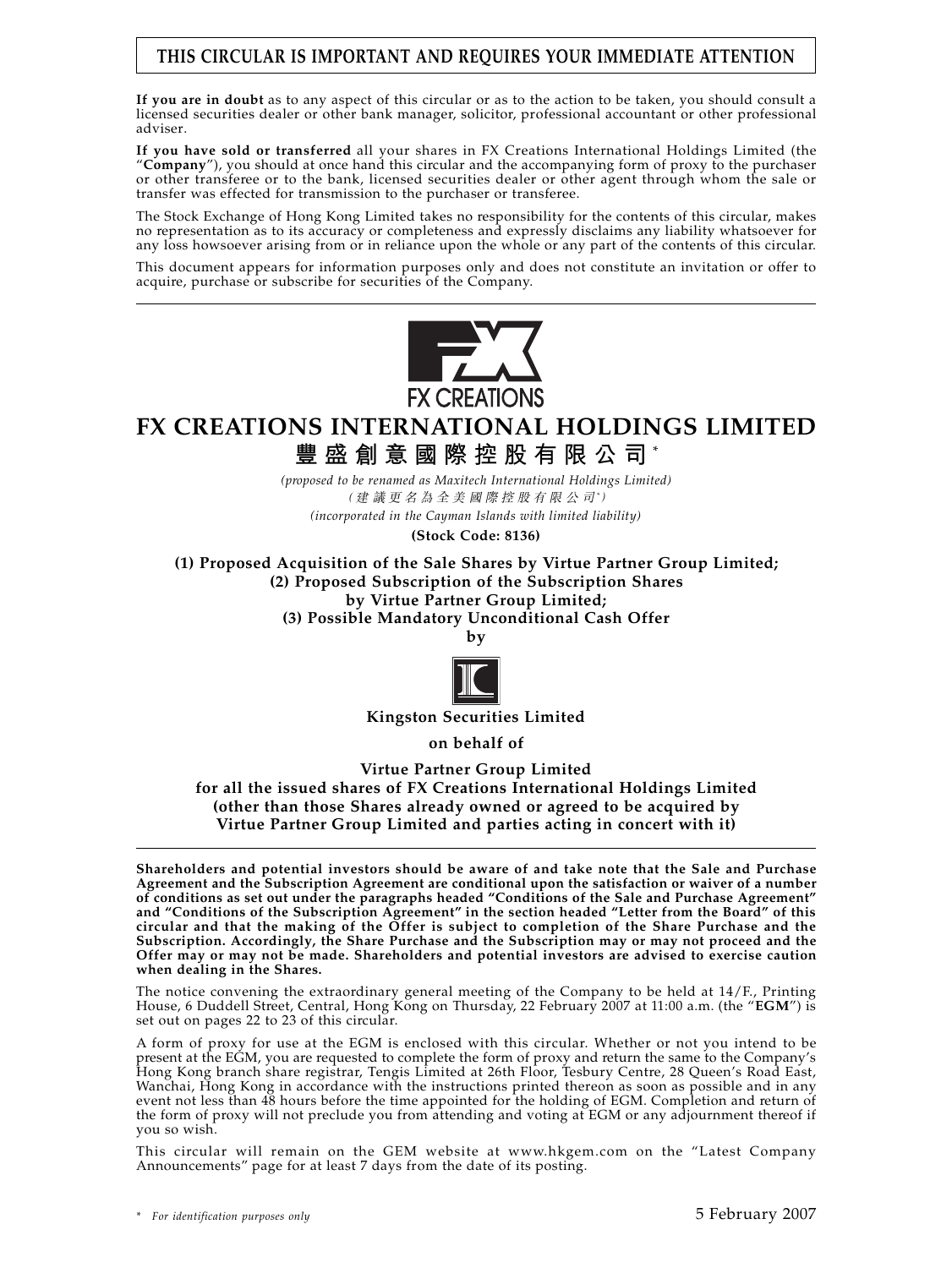# **CHARACTERISTICS OF GEM**

**GEM has been established as a market designed to accommodate companies to which a high investment risk may be attached. In particular, companies may list on GEM with neither a track record of profitability nor any obligation to forecast future profitability. Furthermore, there may be risks arising out of the emerging nature of companies listed on GEM and the business sectors or countries in which the companies operate. Prospective investors should be aware of the potential risks of investing in such companies and should make the decision to invest only after due and careful consideration. The greater risk profile and other characteristics of GEM mean that it is a market more suited to professional and other sophisticated investors.**

**Given the emerging nature of companies listed on GEM, there is a risk that securities traded on GEM may be more susceptible to high market volatility than securities traded on the Main Board of the Stock Exchange and no assurance is given that there will be a liquid market in the securities traded on GEM.**

**The principal means of information dissemination on GEM is publication on the internet website operated by the Stock Exchange. Listed companies are not generally required to issue paid announcements in gazetted newspapers. Accordingly, prospective investors should note that they need to have access to the GEM website at www.hkgem.com in order to obtain up-to-date information on GEM-listed issuers.**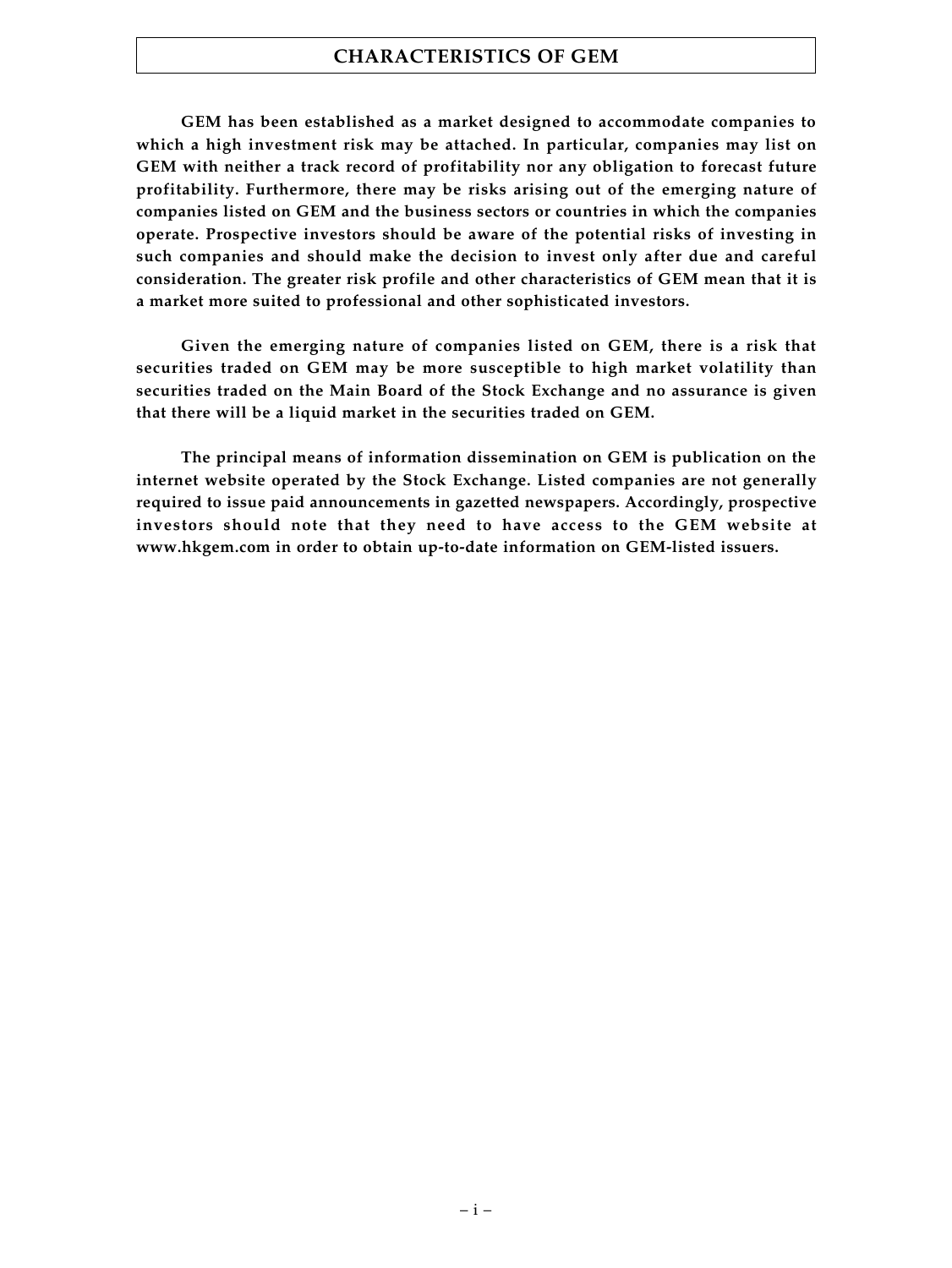# **CONTENTS**

# *Page*

| Letter from the Board                               |
|-----------------------------------------------------|
|                                                     |
|                                                     |
|                                                     |
|                                                     |
|                                                     |
|                                                     |
|                                                     |
| Intention of Virtue Partner Regarding the Group     |
| Proposed Change of Board Composition of the Company |
|                                                     |
| Maintaining the Listing Status of the Company       |
|                                                     |
|                                                     |
|                                                     |
|                                                     |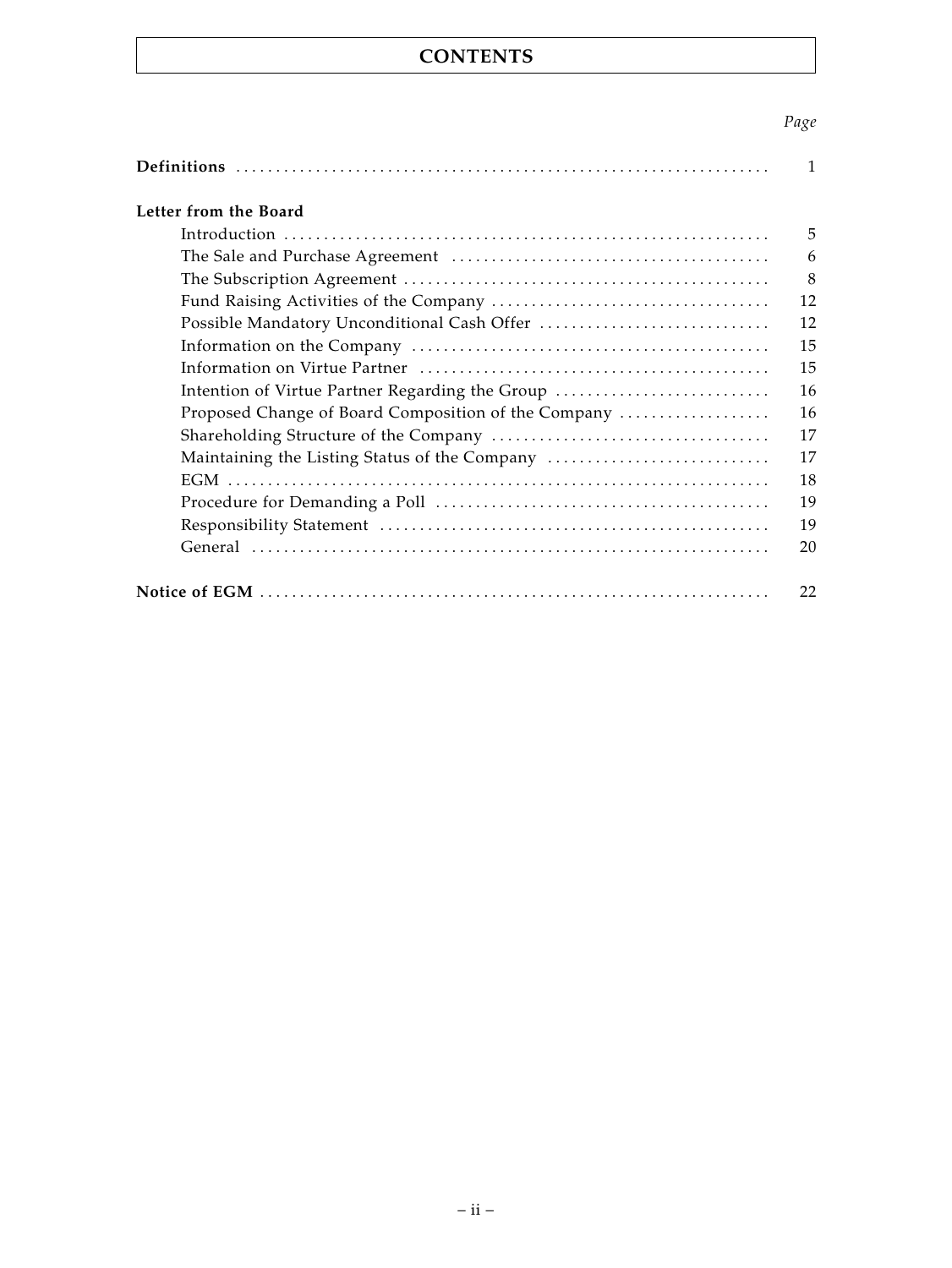*In this circular, the following expressions shall have the meanings set out below unless the context requires otherwise:*

| "acting in concert" | has the meaning ascribed to it in the Takeovers Code                                                                                                                                                                                                                                                                                                                                                                      |
|---------------------|---------------------------------------------------------------------------------------------------------------------------------------------------------------------------------------------------------------------------------------------------------------------------------------------------------------------------------------------------------------------------------------------------------------------------|
| "associates"        | has the meaning ascribed to it in the GEM Listing<br>Rules                                                                                                                                                                                                                                                                                                                                                                |
| "Board"             | the board of Directors from time to time                                                                                                                                                                                                                                                                                                                                                                                  |
| "Company"           | FX Creations International Holdings Limited, a<br>company incorporated in the Cayman Islands with<br>limited liability, the issued Shares of which are listed<br>on GEM                                                                                                                                                                                                                                                   |
| "Completion Date"   | second business day after the date on which the<br>conditions of the Subscription Agreement having been<br>fulfilled or, as the case may be, waived by Virtue<br>Partner                                                                                                                                                                                                                                                  |
| "connected person"  | has the meaning ascribed to it in the GEM Listing<br>Rules                                                                                                                                                                                                                                                                                                                                                                |
| "Director(s)"       | director(s) of the Company from time to time                                                                                                                                                                                                                                                                                                                                                                              |
| "EGM"               | the extraordinary general meeting of the Company to<br>be held at 14/F., Printing House, 6 Duddell Street,<br>Central, Hong Kong at 11:00 a.m. on Thursday, 22<br>February 2007 for the purpose of approving, amongst<br>other things, the Subscription and the transactions<br>contemplated thereunder including but not limited to<br>the allotment and issue of the Subscription Shares, or<br>any adjournment thereof |
| "Executive"         | the executive director of the Corporate Finance<br>Division of the SFC or any of his delegates for the<br>time being                                                                                                                                                                                                                                                                                                      |
| "Flyrich"           | Flyrich Resources Limited, a company incorporated<br>in the British Virgin Islands, with limited liability and<br>is wholly and beneficially owned by Mr. Wong                                                                                                                                                                                                                                                            |
| " $GEM"$            | the Growth Enterprise Market of the Stock Exchange                                                                                                                                                                                                                                                                                                                                                                        |
| "GEM Listing Rules" | the Rules Governing the Listing of Securities on GEM                                                                                                                                                                                                                                                                                                                                                                      |
| "Group"             | the Company and its subsidiaries                                                                                                                                                                                                                                                                                                                                                                                          |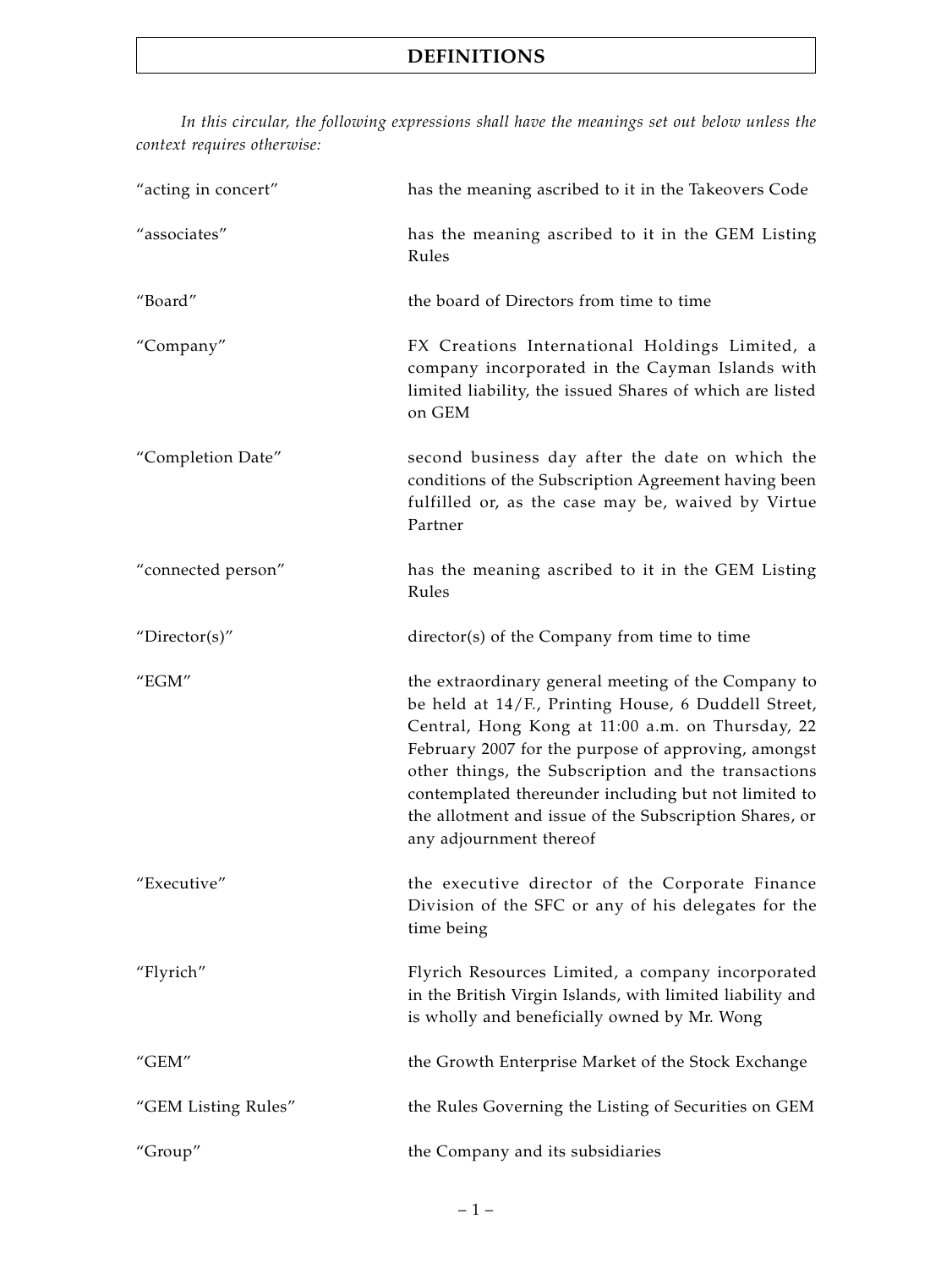| "Hong Kong"                   | the Hong Kong Special Administrative Region of the<br>People's Republic of China                                                                                                                                                                                                         |
|-------------------------------|------------------------------------------------------------------------------------------------------------------------------------------------------------------------------------------------------------------------------------------------------------------------------------------|
| "Independent Board Committee" | a committee of the Board comprising the three<br>independent non-executive Directors constituted to<br>advise the Independent Shareholders in connection<br>with the Offer                                                                                                               |
| "Independent Shareholders"    | the Shareholders, other than Flyrich, Virtue Partner,<br>the Warrantor and parties acting in concert with any<br>of them                                                                                                                                                                 |
| "Joint Announcement"          | the announcement dated 22 January 2007 issued by<br>the Company and Virtue Partner jointly in relation to,<br>among other matters, the Share Purchase, Subscription<br>and Offer                                                                                                         |
| "Kingston Corporate Finance"  | Kingston Corporate Finance Limited, a licensed<br>corporation permitted to carry on business in type 6<br>(advising on corporate finance) regulated activity<br>under SFO                                                                                                                |
| "Kingston Securities"         | Kingston Securities Limited, a licensed corporation<br>permitted to carry on business in type 1 (dealing in<br>securities) regulated activity under SFO                                                                                                                                  |
| "Last Trading Day"            | 12 January 2007, being the last trading day of the<br>Shares on GEM prior to the publication of the Joint<br>Announcement                                                                                                                                                                |
| "Latest Practicable Date"     | 2 February 2007, being the latest practicable date prior<br>to the printing of this circular for ascertaining certain<br>information contained herein                                                                                                                                    |
| "Mr. Pong"                    | Mr. Pong Wai San, Wilson, the sole beneficial owner<br>and director of Virtue Partner                                                                                                                                                                                                    |
| "Mr. Wong"                    | Mr. Wong Wing Cheung, Peter, being a controlling<br>Shareholder and an executive Director prior to the<br>completion of the Share Purchase, and the Warrantor                                                                                                                            |
| "Offer"                       | the possible mandatory unconditional cash offer to be<br>made by Kingston Securities, on behalf of Virtue<br>Partner, to acquire all the issued Shares (other than<br>those Shares already owned or agreed to be acquired<br>by Virtue Partner and parties acting in concert with<br>it) |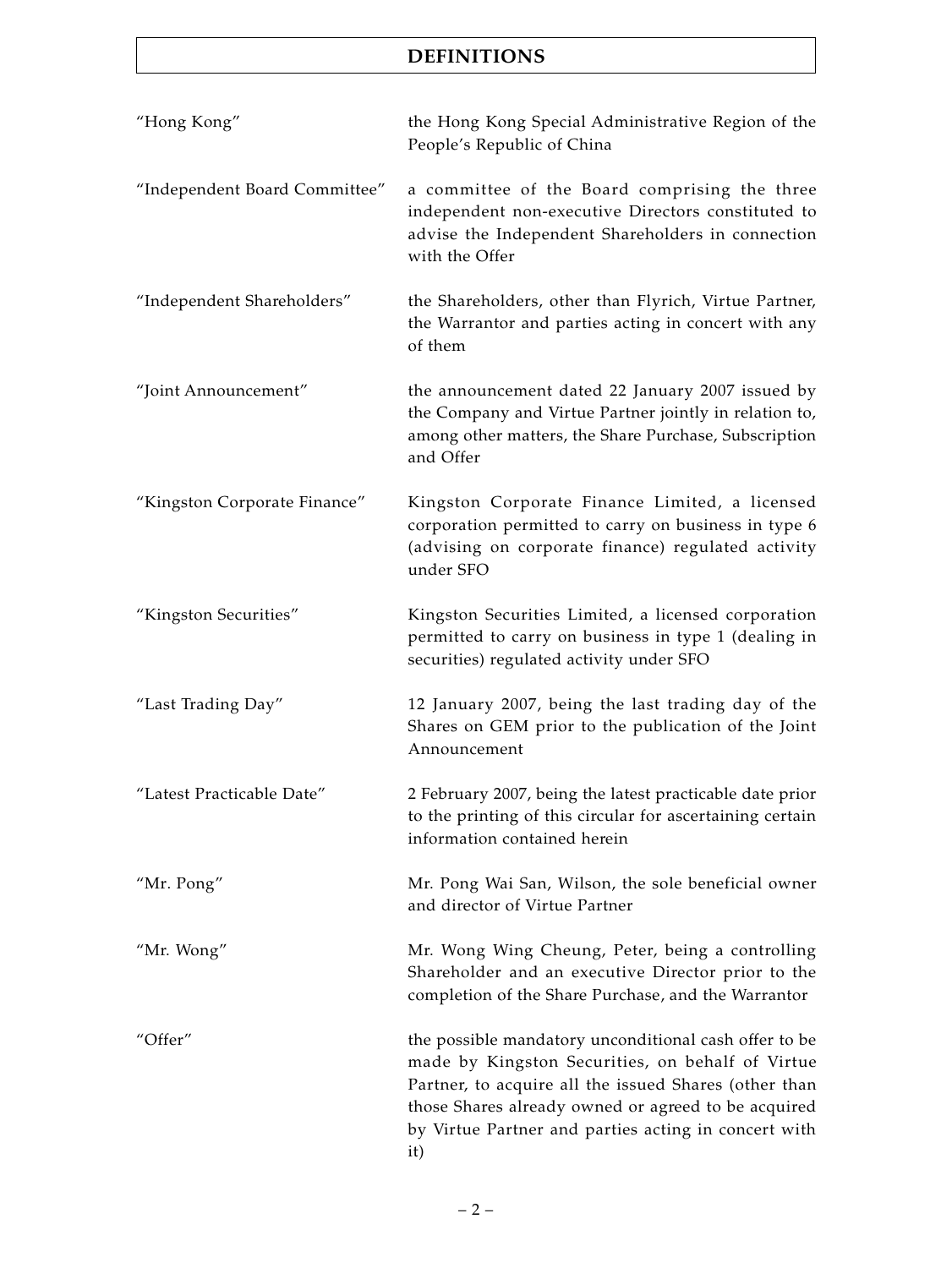| "Offer Share(s)"              | issued Share(s) other than those already owned or<br>agreed to be acquired by Virtue Partner and parties<br>acting in concert with it                                                                                                                                                                                                                                   |
|-------------------------------|-------------------------------------------------------------------------------------------------------------------------------------------------------------------------------------------------------------------------------------------------------------------------------------------------------------------------------------------------------------------------|
| "Sale and Purchase Agreement" | the agreement dated 12 January 2007 entered into<br>among Flyrich, Virtue Partner and the Warrantor in<br>relation to the purchase of 306,000,000 Shares,<br>representing approximately 40.09% of the entire issued<br>share capital of the Company as at the Latest<br>Practicable Date, from Flyrich by Virtue Partner for a<br>total consideration of HK\$15,000,000 |
| "Sale Shares"                 | 306,000,000 Shares which Virtue Partner will purchase<br>and Flyrich will dispose of in accordance with the<br>terms and conditions of the Sale and Purchase<br>Agreement                                                                                                                                                                                               |
| "SFC"                         | Securities and Futures Commission of Hong Kong                                                                                                                                                                                                                                                                                                                          |
| "SFO"                         | the Securities and Futures Ordinance, Chapter 571 of<br>the laws of Hong Kong                                                                                                                                                                                                                                                                                           |
| "Share $(s)$ "                | share(s) of $HK$0.01$ each in the share capital of the<br>Company                                                                                                                                                                                                                                                                                                       |
| "Shareholder(s)"              | holder(s) of the Share(s)                                                                                                                                                                                                                                                                                                                                               |
| "Share Purchase"              | the purchase of 306,000,000 Shares from Flyrich by<br>Virtue Partner in accordance with the terms and<br>conditions of the Sale and Purchase Agreement                                                                                                                                                                                                                  |
| "Stock Exchange"              | The Stock Exchange of Hong Kong Limited                                                                                                                                                                                                                                                                                                                                 |
| "Subscription"                | the subscription by Virtue Partner for, and the<br>allotment and issue by the Company of, the<br>Subscription Shares under the terms and conditions<br>of the Subscription Agreement                                                                                                                                                                                    |
| "Subscription Agreement"      | the subscription agreement dated 12 January 2007<br>entered into between the Company, Virtue Partner and<br>the Warrantor in relation to Virtue Partner's<br>subscription of the Subscription Shares                                                                                                                                                                    |
| "Subscription Price"          | HK\$0.01, being the subscription price per Subscription<br>Share                                                                                                                                                                                                                                                                                                        |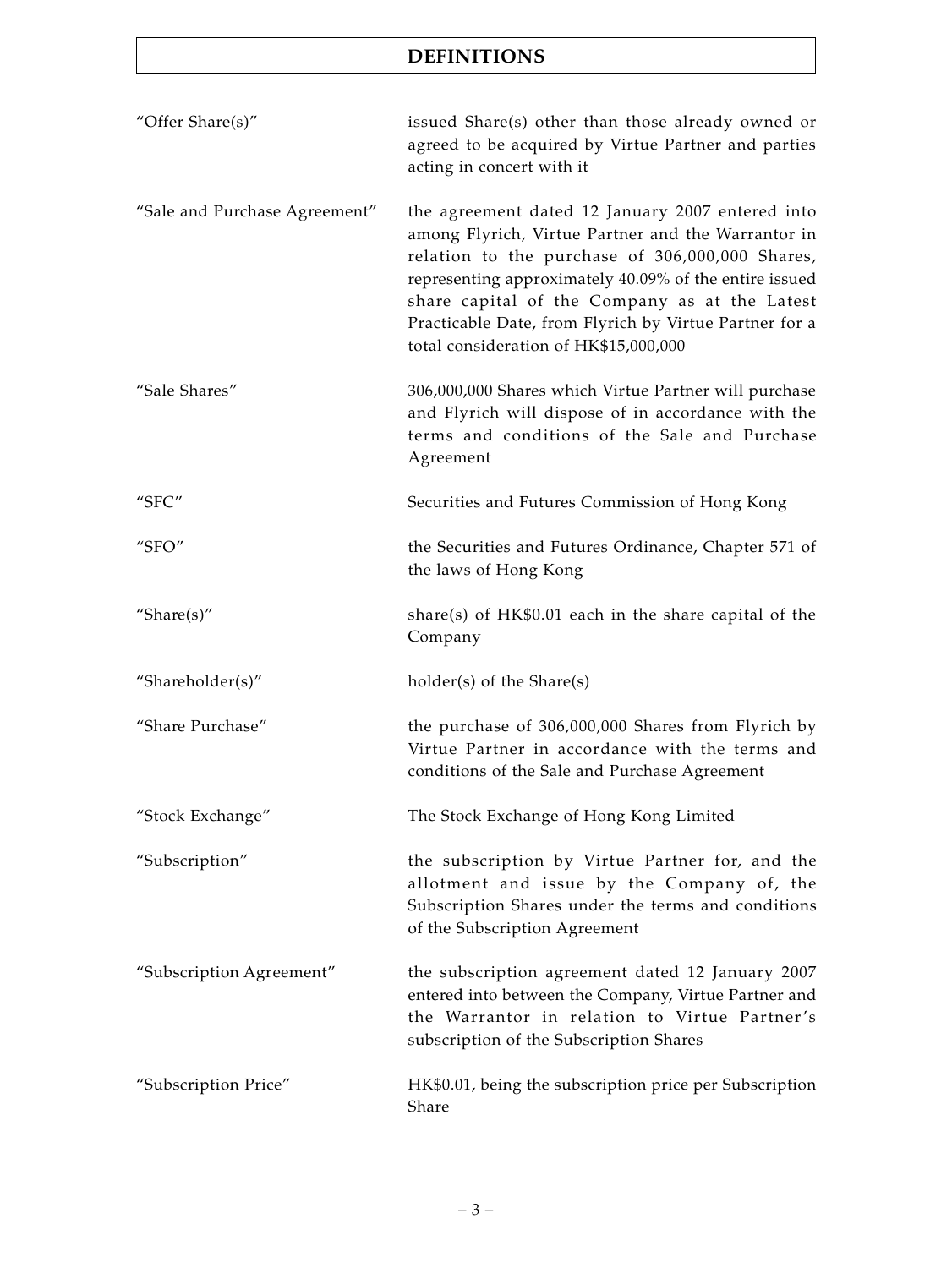| "Subscription Shares"                 | 1,036,794,000 new Shares which Virtue Partner will<br>subscribe for and the Company will allot and issue<br>under the Subscription in accordance with the terms<br>and conditions of the Subscription Agreement |
|---------------------------------------|-----------------------------------------------------------------------------------------------------------------------------------------------------------------------------------------------------------------|
| "Takeovers Code"                      | the Hong Kong Code on Takeovers and Mergers                                                                                                                                                                     |
| "Virtue Partner" or "Offeror"         | Virtue Partner Group Limited, a company incorporated<br>in the British Virgin Islands with limited liability and<br>is wholly and beneficially owned by Mr. Pong                                                |
| "Warrantor"                           | Mr. Wong, being the warrantor to the Sale and<br>Purchase Agreement and the Subscription Agreement                                                                                                              |
| "HK\$" and "cents"                    | Hong Kong dollars and cents respectively, the lawful<br>currency of Hong Kong                                                                                                                                   |
| $^{\prime\prime}$ % $^{\prime\prime}$ | per cent.                                                                                                                                                                                                       |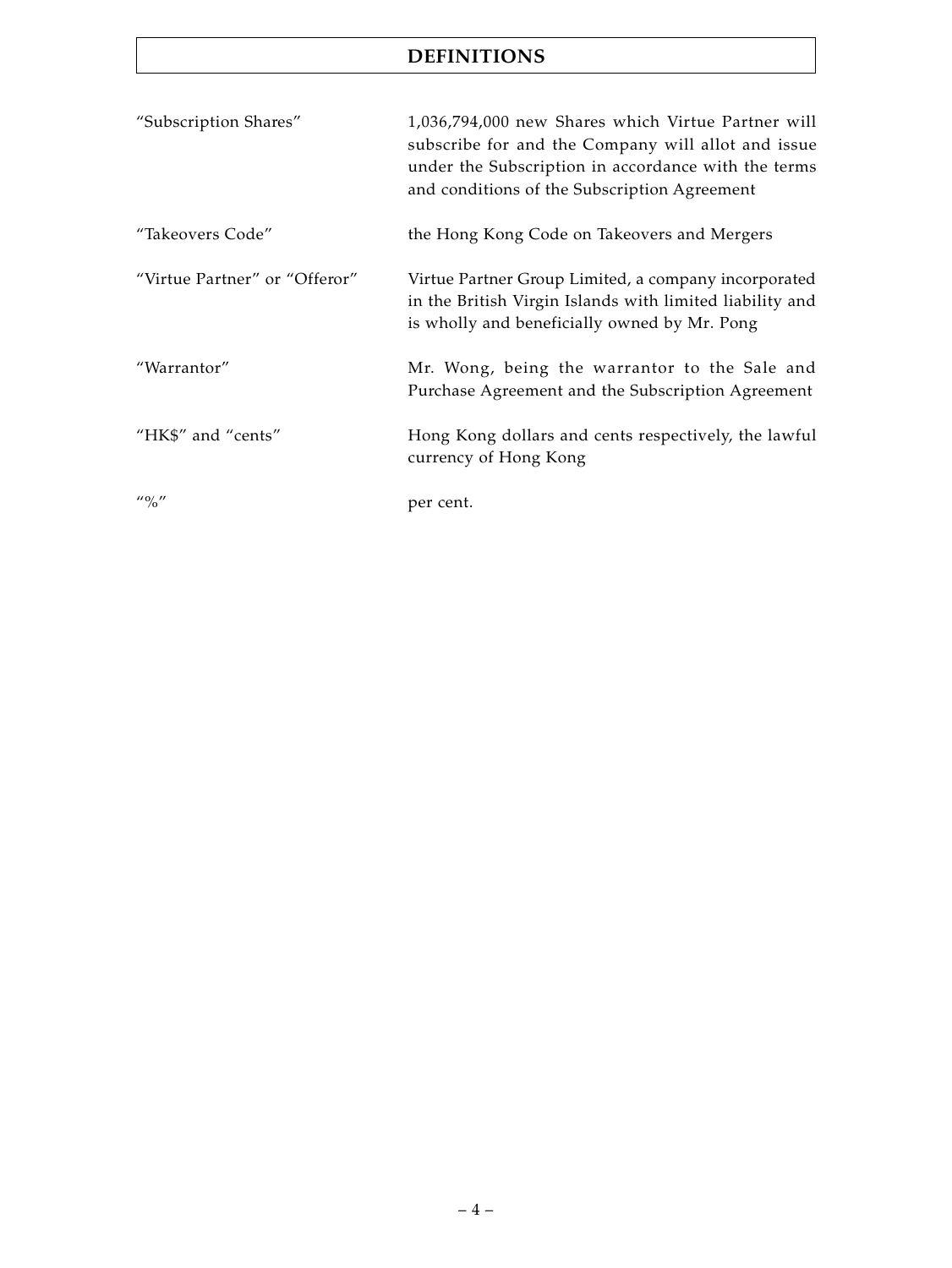

# **FX CREATIONS INTERNATIONAL HOLDINGS LIMITED**

**豐盛創意國際控股有限公司** \*

*(proposed to be renamed as Maxitech International Holdings Limited)* (建議更名為全美國際控股有限公司*\** ) *(incorporated in the Cayman Islands with limited liability)*

**(Stock Code: 8136)**

**Executive Directors:** Registered office: Mr. Wong Wing Cheung, Peter Cricket Square Mr. Chan Man Yin Hutchins Drive Mr. Chan Francis Ping Kuen P.O. Box 2681

# **Independent non-executive Directors:** Cayman Islands

Mr. Lee Kun Hung Mr. Cheung Chi Hwa, Justin **business in Hong Kong:**

Grand Cayman KY1-1111

Mr. Wong Hou Yan, Norman **Head office and principal place of** 

Room 806B, 8/F Nanyang Plaza 57 Hung To Road, Kwun Tong Kowloon, Hong Kong

5 February 2007

*To the Shareholders*

Dear Sir or Madam,

#### **(1) PROPOSED ACQUISITION OF THE SALE SHARES BY VIRTUE PARTNER GROUP LIMITED; (2) PROPOSED SUBSCRIPTION OF THE SUBSCRIPTION SHARES BY VIRTUE PARTNER GROUP LIMITED; (3) POSSIBLE MANDATORY UNCONDITIONAL CASH OFFER**

#### **INTRODUCTION**

By the Joint Announcement, the Company and Virtue Partner jointly announced that, on 12 January 2007, (i) Virtue Partner and Flyrich entered into the Sale and Purchase Agreement pursuant to which Virtue Partner conditionally agreed to purchase and Flyrich conditionally agreed to sell 306,000,000 Shares, representing approximately 40.09% of the entire issued share capital of the Company as at the Latest Practicable Date, for a total consideration of HK\$15,000,000 (equivalent to approximately HK\$0.04902 per Share; and (ii) the Company and Virtue Partner entered into the Subscription Agreement whereby Virtue Partner conditionally agreed to subscribe for, and the Company conditionally agreed to allot and issue, 1,036,794,000 Subscription Shares at an issue price of HK\$0.01 per Subscription Share. Mr. Wong is the Warrantor to both the Sale and Purchase Agreement and the Subscription Agreement.

*\* For identification purposes only*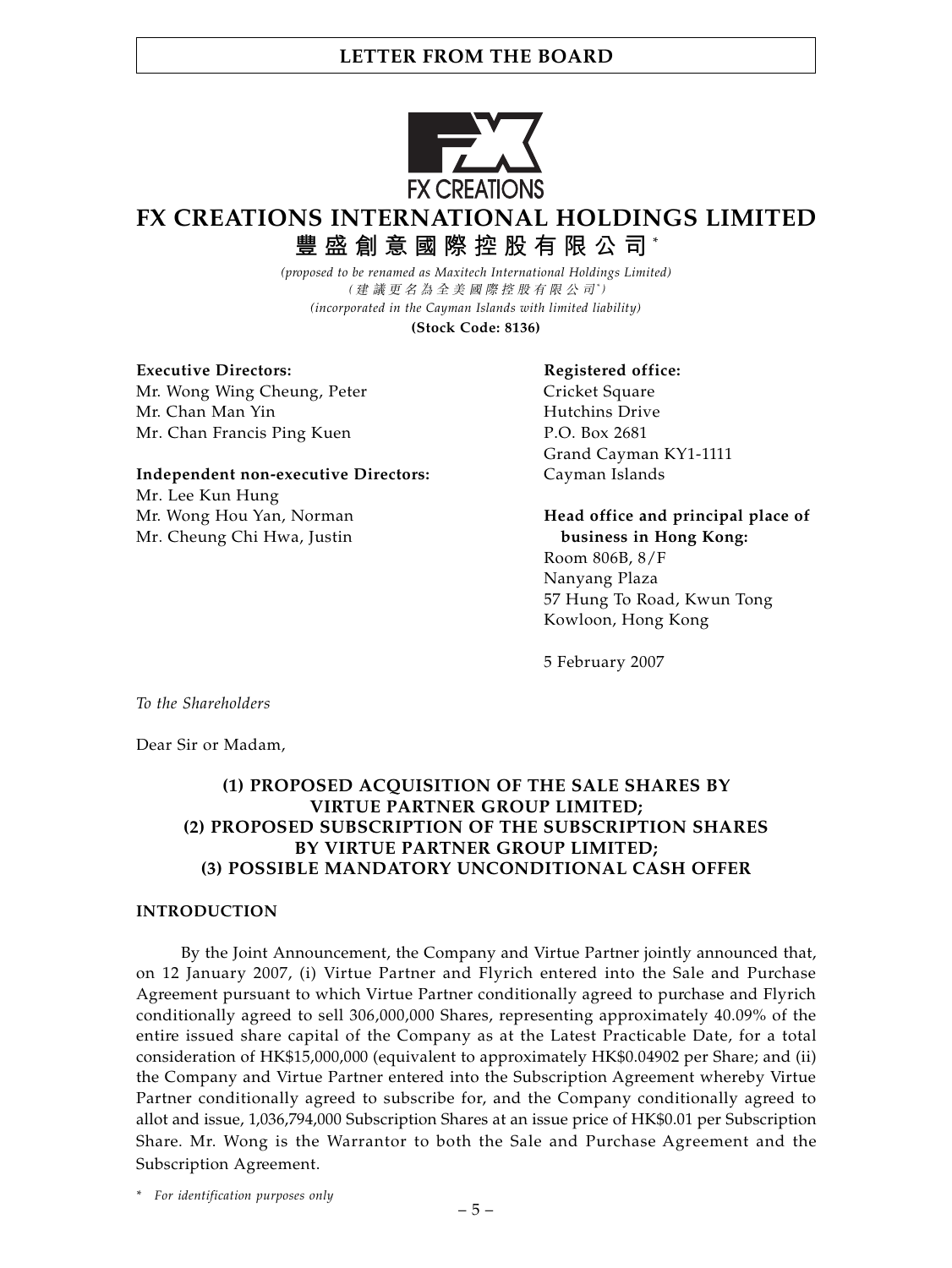Immediately after completion of the Share Purchase and the Subscription, Virtue Partner and parties acting in concert with it will be interested in an aggregate of 1,342,794,000 Shares, representing about 74.60% of the issued share capital of the Company as enlarged by the allotment and issue of the Subscription Shares. Accordingly, Virtue Partner will be required under Rule 26.1 of the Takeovers Code to make a mandatory unconditional cash offer for all the issued Shares (other than those Shares already owned or agreed to be acquired by Virtue Partner and parties acting in concert with it) immediately after completion of the Share Purchase and the Subscription. The principal terms of the Offer are set out under the section headed "Possible mandatory unconditional cash offer" in this circular.

The purpose of this circular is, among other matters, (i) to provide you with further details of the Subscription; and (ii) to set out the notice convening the EGM.

Details of the Sale and Purchase Agreement, Subscription Agreement and the Offer are set out below:

#### **THE SALE AND PURCHASE AGREEMENT**

| Date:                         | 12 January 2007                                                                                                                                                                                                                                                                                                                                                                                                                                                    |
|-------------------------------|--------------------------------------------------------------------------------------------------------------------------------------------------------------------------------------------------------------------------------------------------------------------------------------------------------------------------------------------------------------------------------------------------------------------------------------------------------------------|
| Vendor:                       | Flyrich                                                                                                                                                                                                                                                                                                                                                                                                                                                            |
| Purchaser:                    | Virtue Partner                                                                                                                                                                                                                                                                                                                                                                                                                                                     |
| Warrantor:                    | Mr. Wong                                                                                                                                                                                                                                                                                                                                                                                                                                                           |
| Number of Shares:             | 306,000,000 Shares which are being purchased by<br>Virtue Partner free from all claims, charges, liens,<br>encumbrances, equities and third party rights and<br>together with all rights attaching thereto on or after<br>the date of the Sale and Purchase Agreement                                                                                                                                                                                              |
| Consideration and completion: | HK\$15,000,000 (equivalent to approximately<br>HK\$0.04902 for each Share, which were negotiated and<br>determined on arm's length basis between Flyrich and<br>Virtue Partner. Out of the total consideration,<br>HK\$3,000,000 was paid as deposit and part payment<br>of the consideration upon the signing of the Sale and<br>Purchase Agreement and the remaining balance of<br>HK\$12,000,000 shall be paid by cash upon completion<br>of the Share Purchase |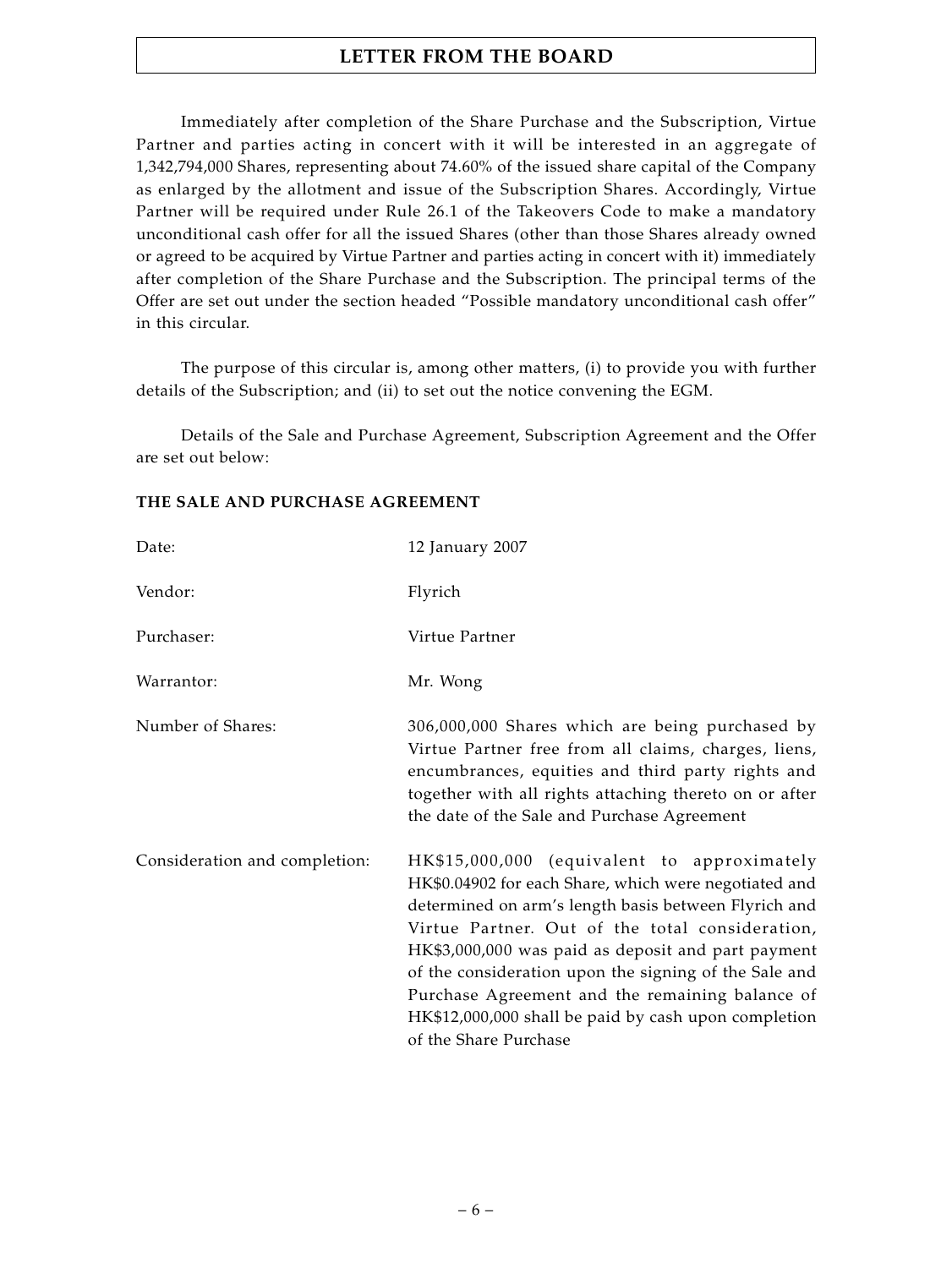#### **Conditions of the Sale and Purchase Agreement**

Completion of the Share Purchase is conditional upon:

- (a) trading in the Shares on GEM not being suspended for a period of more than seven consecutive trading days in the period of 21 days immediately preceding completion of the Share Purchase excluding any suspension for the purposes of clearing any announcement and circular in relation to the Share Purchase and/or the Offer by the regulatory authorities;
- (b) trading in the Shares on GEM not being revoked or withdrawn at any time prior to completion of the Share Purchase;
- (c) there being no indication from the Stock Exchange or the SFC that listing of the Shares will be suspended, revoked or withdrawn at any time after completion of the Share Purchase, whether in connection with any of the transactions contemplated by the Sale and Purchase Agreement, the Subscription Agreement or otherwise;
- (d) completion of the due diligence review of the Group to be conducted by Virtue Partner and that the results of such due diligence review have not revealed or disclosed any matter, fact or circumstance which constitutes or is likely to constitute any material breach of any of the warranties or other provisions of the Sale and Purchase Agreement by Flyrich or the Warrantor;
- (e) the warranties given by Flyrich and the Warrantor under the Sale and Purchase Agreement remaining true and accurate in all material respects;
- (f) all necessary consents and approvals as may be required in respect of the sale of the Sale Shares and the transactions contemplated under the Sale and Purchase Agreement having been obtained by Flyrich and the Warrantor; and
- (g) the Subscription Agreement having become unconditional (save for the condition for the Sale and Purchase Agreement to become unconditional).

Virtue Partner may at any time by notice in writing to Flyrich waive any of the conditions set out above except conditions set out in paragraphs  $(d)$ ,  $(f)$  and  $(g)$  which are incapable of being waived by Flyrich or Virtue Partner.

Virtue Partner confirmed that the due diligence review of the Group has been conducted and the results of such due diligence review have not revealed or disclosed any matter, fact or circumstance which constitutes or is likely to constitute any material breach of any of the warranties or other provisions of the Sale and Purchase Agreement by Flyrich or the Warrantor.

Condition  $(g)$  of the Sale and Purchase Agreement is inter-conditional with condition (i) of the Subscription Agreement. Neither the Sale and Purchase Agreement nor the Subscription Agreement will become unconditional if the other does not become unconditional.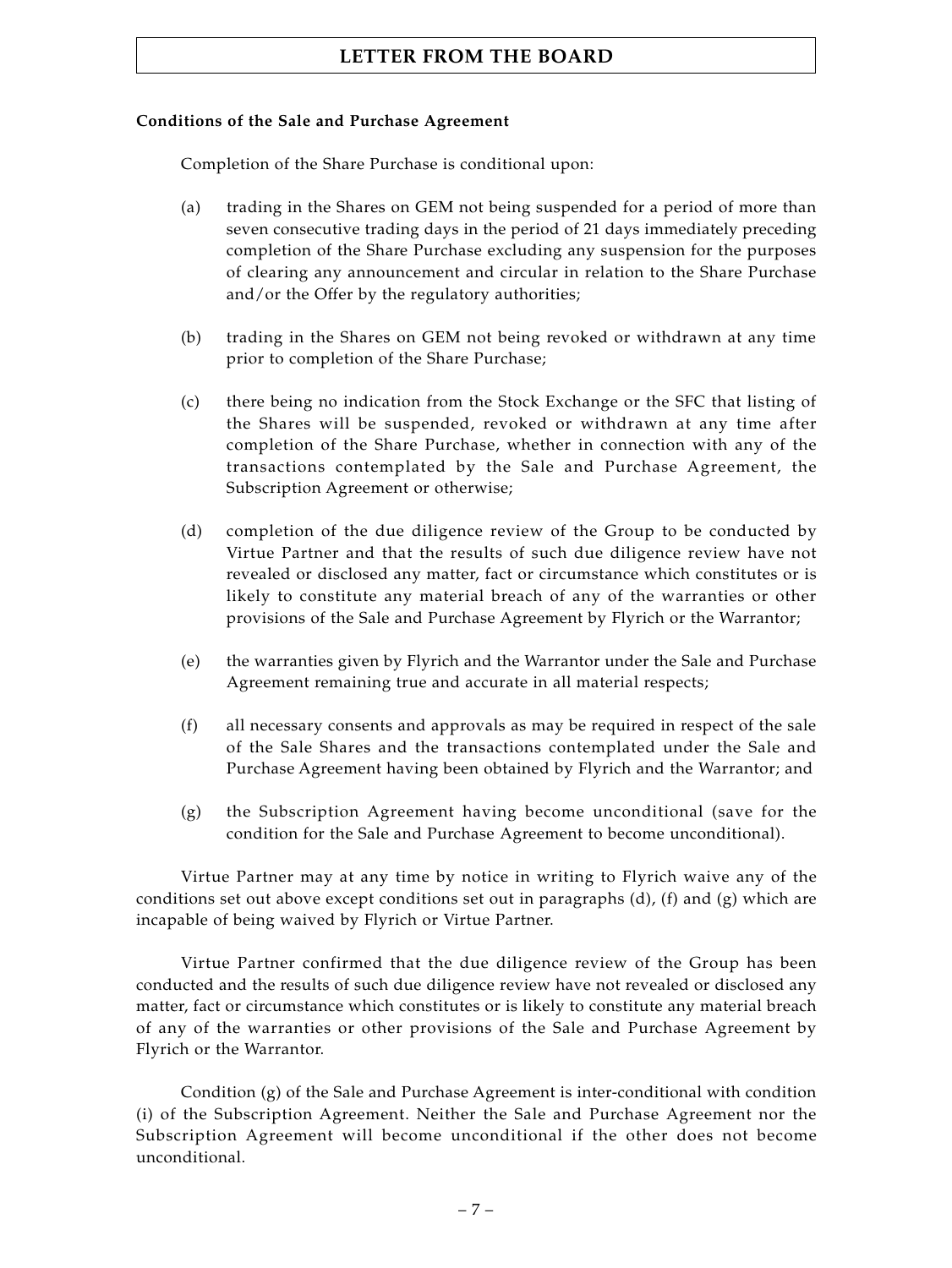In the event that the conditions of the Sale and Purchase Agreement as set out above are not fulfilled or waived by 31 March 2007 (or such other time and date as may be agreed between Flyrich and Virtue Partner), the Sale and Purchase Agreement shall cease and determine and Flyrich shall refund the HK\$3,000,000 paid by Virtue Partner on the signing of the Sale and Purchase Agreement to Virtue Partner and thereafter, neither party shall have any obligations and liabilities thereunder save for any antecedent breaches of the provisions thereof.

#### **Completion of the Sale and Purchase Agreement**

Upon compliance with or fulfillment or waiver of all the conditions of the Sale and Purchase Agreement, completion of the Share Purchase shall take place simultaneously with completion of the Subscription. Further announcement will be made upon completion of the Subscription and Share Purchase.

#### **THE SUBSCRIPTION AGREEMENT**

| Date:       | 12 January 2007                                                                                                                                                                                                                                                                                                                                                                                                                                                                                                                                                                                                                                     |
|-------------|-----------------------------------------------------------------------------------------------------------------------------------------------------------------------------------------------------------------------------------------------------------------------------------------------------------------------------------------------------------------------------------------------------------------------------------------------------------------------------------------------------------------------------------------------------------------------------------------------------------------------------------------------------|
| Issuer:     | The Company                                                                                                                                                                                                                                                                                                                                                                                                                                                                                                                                                                                                                                         |
| Subscriber: | Virtue Partner                                                                                                                                                                                                                                                                                                                                                                                                                                                                                                                                                                                                                                      |
|             | Virtue Partner is an investment holding company<br>incorporated in the British Virgin Islands with limited<br>liability and is wholly and beneficially owned by Mr.<br>Pong. Mr. Pong is the sole director of Virtue Partner.<br>Virtue Partner and its ultimate beneficial owner are<br>third parties independent of and not connected with<br>the Company and its connected persons and are not<br>acting in concert with any Shareholder. Prior to the<br>date of the Subscription Agreement, neither the<br>Company nor any of its subsidiaries has had any<br>business relationships with Virtue Partner and its<br>ultimate beneficial owner. |
| Warrantor:  | Mr. Wong                                                                                                                                                                                                                                                                                                                                                                                                                                                                                                                                                                                                                                            |
|             | In consideration of Virtue Partner agreeing to enter<br>into the Subscription Agreement, the Warrantor agreed<br>to warrant to Virtue Partner that the warranties in<br>relation to, among other things, the trading, business<br>and financial position of the Company, as contained<br>in the Subscription Agreement are true and accurate<br>in all material respects as at the date of the<br>Subscription Agreement and will continue to be so up<br>to and including completion of the Subscription subject<br>to and upon the terms and conditions of the<br>Subscription Agreement.                                                         |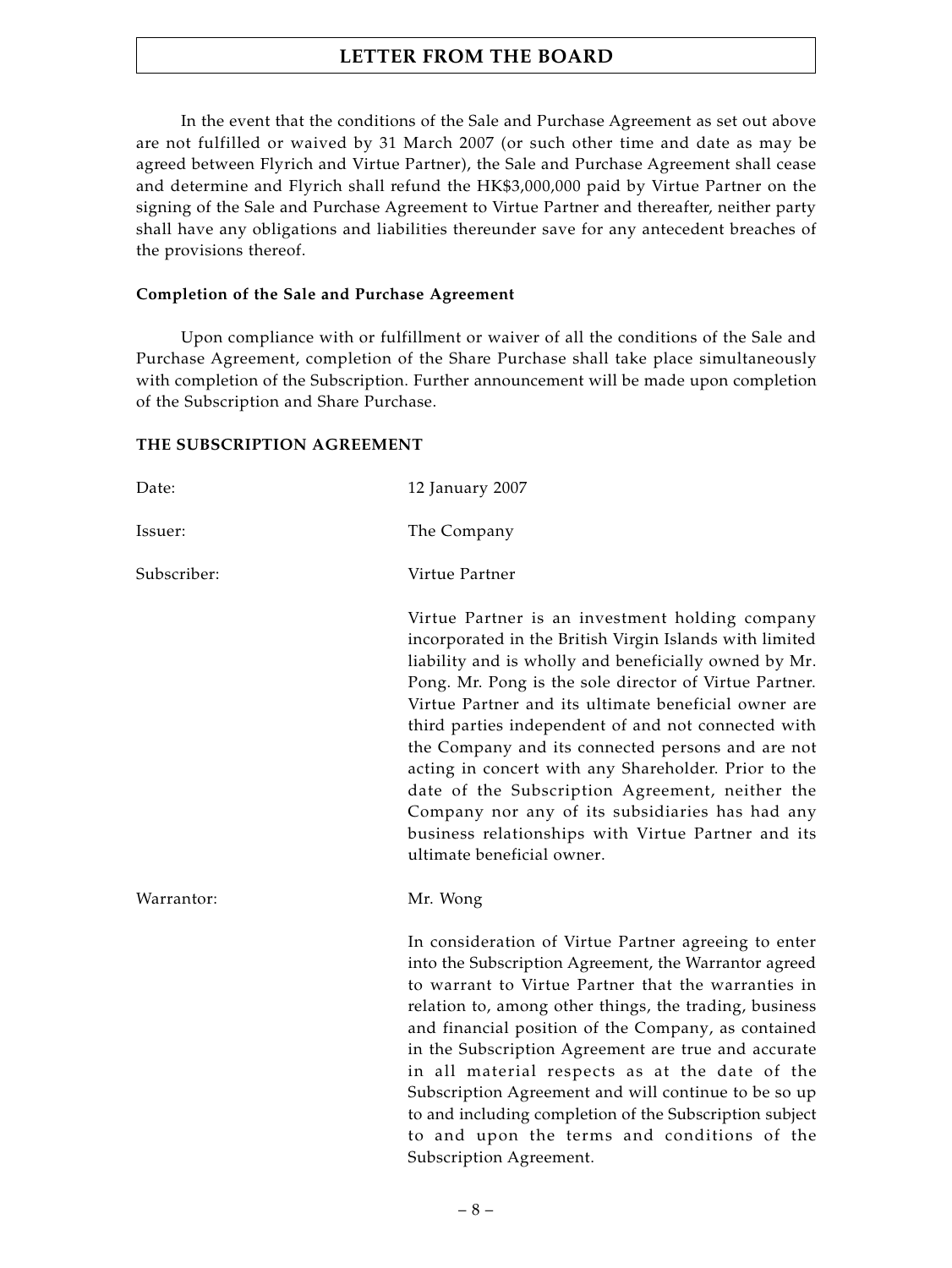#### **Subscription Shares**

Virtue Partner conditionally agreed to subscribe for, and the Company conditionally agreed to allot and issue, 1,036,794,000 Subscription Shares under the Subscription Agreement. The Subscription Shares represent approximately 135.85% of the existing issued share capital of the Company as at the Latest Practicable Date and approximately 57.60% of the issued share capital of the Company as enlarged by the allotment and issue of the Subscription Shares.

The Subscription Shares, when allotted and issued, will rank *pari passu* in all respects with each other and the Shares then in issue, including the right to receive all future dividends and distributions which may be declared, made or paid by the Company on or after the date of allotment and issue of the Subscription Shares.

As at the Latest Practicable Date, the authorised share capital of the Company was HK\$100,000,000 divided into 10,000,000,000 Shares of HK\$0.01 each.

#### **Subscription Price**

The gross amount of the Subscription is HK\$10,367,940, equivalent to HK\$0.01 per Subscription Share which was determined after arm's length negotiations between the Company and Virtue Partner, and with reference to, amongst other things, the financial and trading position of the Group.

The Subscription Price of HK\$0.01 per Subscription Share represents:

- (a) a discount of 87.50% to the closing price of HK\$0.08 per Share as quoted on GEM on the Last Trading Day;
- (b) a discount of 87.75% to the average of the closing prices of HK\$0.0816 per Share for the last five consecutive trading days up to and including the Last Trading Day;
- (c) a discount of 88.56% to the average of the closing prices of HK\$0.0874 per Share for the last ten consecutive trading days up to and including the Last Trading Day;
- (d) a discount of approximately 71.54% to the unaudited consolidated net asset value per Share of approximately HK\$0.03514 as at 30 September 2006 (based on the unaudited consolidated net asset value of the Group of approximately HK\$26,816,000 as at 30 September 2006 as shown in the Company's unaudited interim report for the six months ended 30 September 2006 and 763,206,000 Shares in issue as at the Latest Practicable Date); and
- (e) a discount of approximately 94.01% to the closing price of HK\$0.167 per Share as quoted on GEM on the Latest Practicable Date.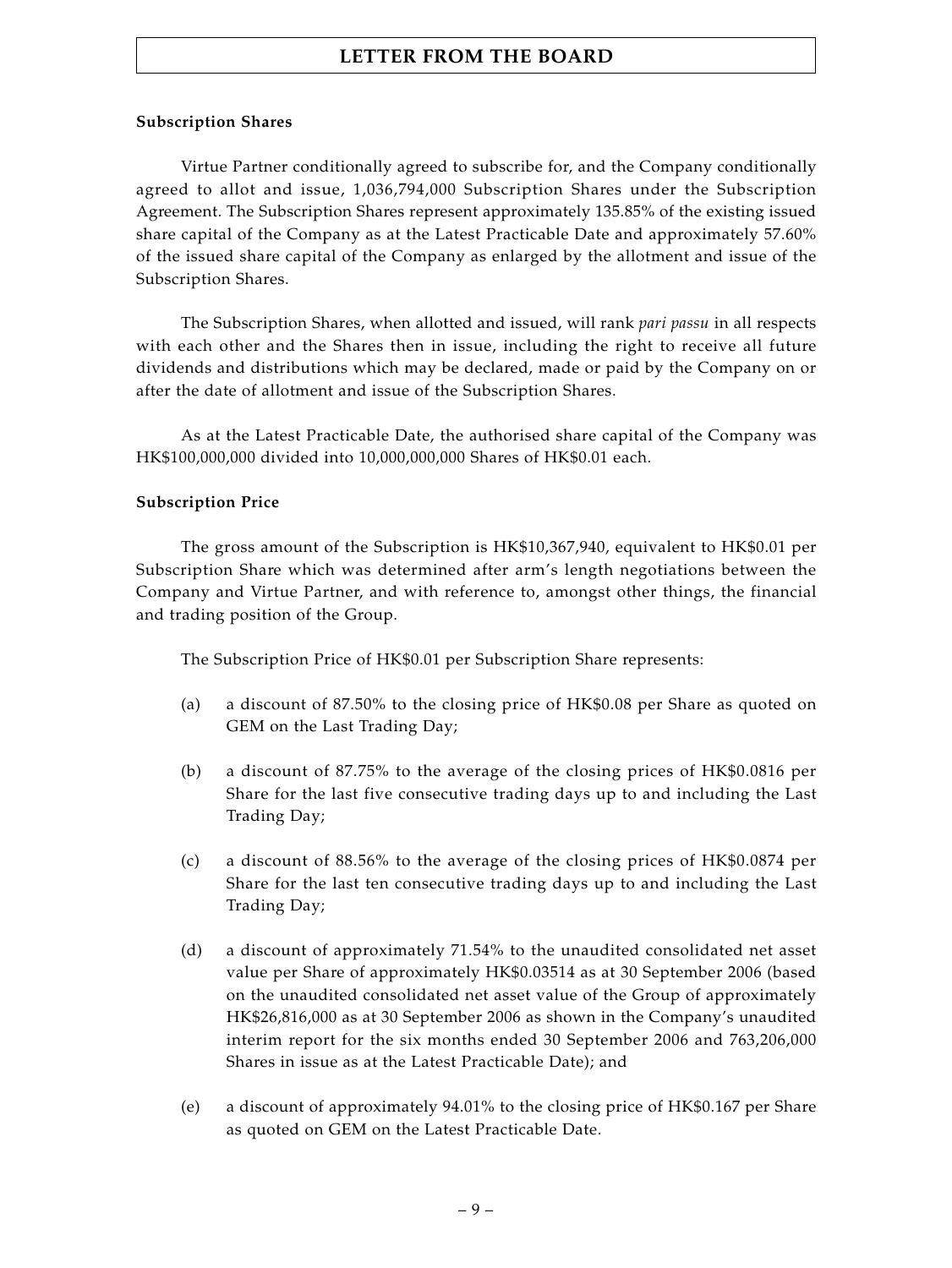#### **Conditions of the Subscription Agreement**

Completion of the Subscription is conditional upon:

- (a) the Listing Committee of GEM granting listing of and permission to deal in, the Subscription Shares;
- (b) the Shareholders who are allowed to vote under the GEM Listing Rules approving at the EGM the Subscription Agreement and the transactions contemplated thereunder including the allotment and issue of the Subscription Shares;
- (c) trading in the Shares on GEM not being suspended for a period of more than seven consecutive trading days in the period of 21 days immediately preceding completion of the Subscription excluding any suspension for the purposes of clearing any announcement and circular in relation to the Subscription and the Share Purchase and/or the Offer by the regulatory authorities;
- (d) trading in the Shares on GEM not being revoked or withdrawn at any time prior to completion of the Subscription;
- (e) there being no indication being received from the Stock Exchange or the SFC that the listing of the Shares on GEM will be suspended, revoked or withdrawn at any time after completion of the Subscription, whether in connection with any of the transactions contemplated by the Subscription Agreement or otherwise;
- (f) completion of the due diligence review of the Group to be conducted by Virtue Partner and that the results of such due diligence review have not revealed or disclosed any matter, fact or circumstance which constitutes or is likely to constitute any material breach of any of the warranties or other provisions of the Subscription Agreement by the Company or the Warrantor;
- (g) the warranties given by the Company and the Warrantor remaining true and accurate in all material respects;
- (h) all necessary consents and approvals as may be required to be obtained on the part of the Company in respect of the Subscription and the transactions contemplated under the Subscription Agreement having been obtained by the Company and the Warrantor; and
- (i) the Sale and Purchase Agreement having become unconditional (save for the condition for the Subscription Agreement to become unconditional).

Virtue Partner may at any time by notice in writing to the Company waive conditions in paragraphs (c), (d), (e) and/or (g) as set out above. The conditions in paragraphs (a), (b), (f), (h) and (i) as set out above are incapable of being waived by the Company or Virtue Partner.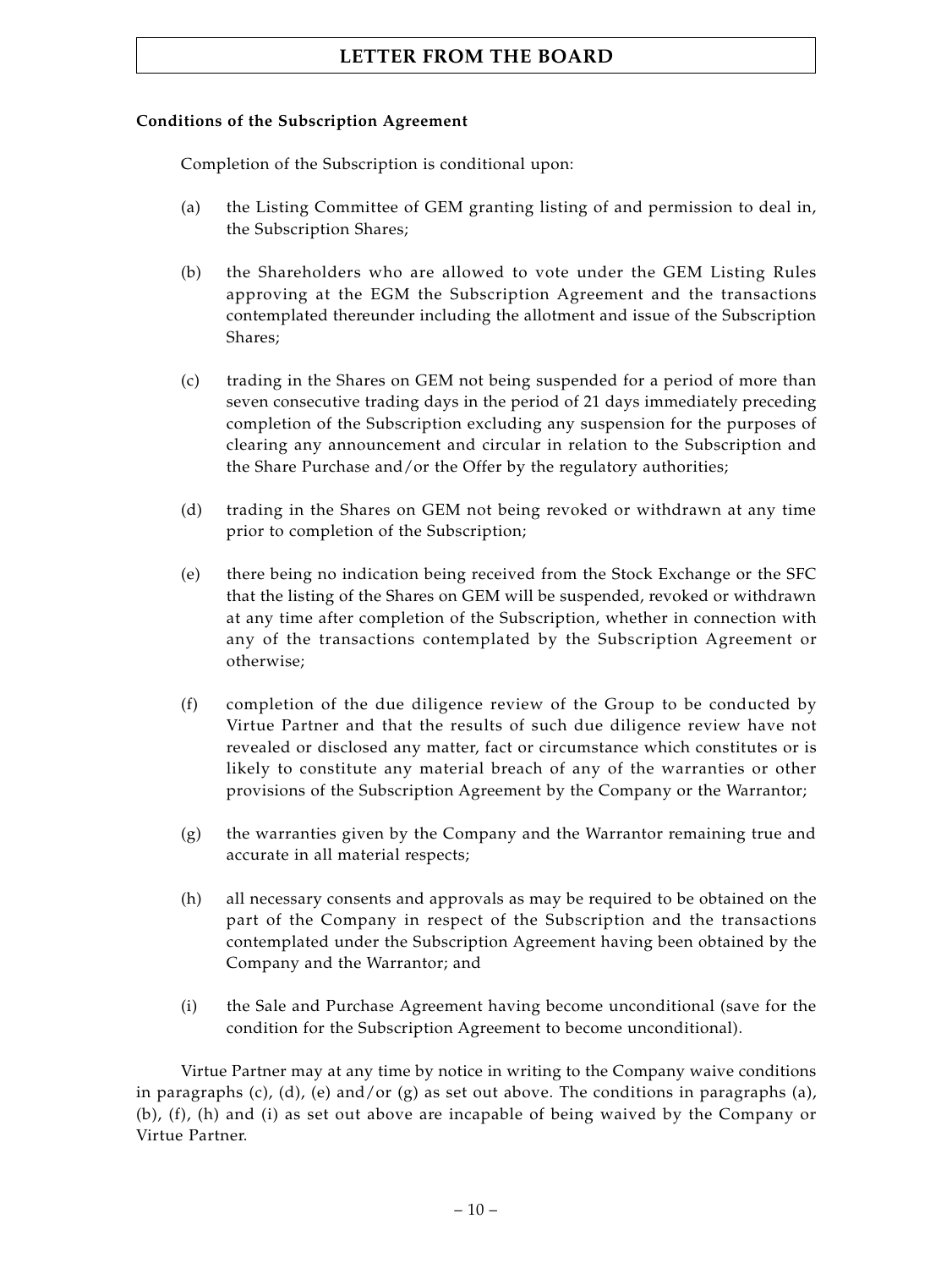Virtue Partner confirmed that the due diligence review of the Group has been conducted and the results of such due diligence review have not revealed or disclosed any matter, fact or circumstance which constitutes or is likely to constitute any material breach of any of the warranties or other provisions of the Subscription Agreement by the Company or the Warrantor.

Condition (i) of the Subscription Agreement is inter-conditional with condition  $(g)$ of the Sale and Purchase Agreement. Neither Sale and Purchase Agreement nor the Subscription Agreement will become unconditional if the other does not become unconditional.

In the event that the conditions of the Subscription Agreement as set out above are not fulfilled or waived by 31 March 2007 (or such other time and date as may be agreed between the Company and Virtue Partner in writing), the Subscription Agreement shall cease and determine and thereafter, neither party shall have any obligations and liabilities thereunder save for any antecedent breaches of the provisions thereof.

#### **Completion**

Subject to the conditions of the Subscription Agreement being fulfilled or, as the case may be, waived by Virtue Partner, completion of the Subscription will take place on the Completion Date and simultaneously with the completion of the Share Purchase. Further announcement will be made upon completion of the Subscription and Share Purchase.

#### **Reasons for the Subscription and use of proceeds**

The net proceeds from the Subscription of approximately HK\$9.4 million, after deduction of related expenses, will be used as general working capital of the Group and for future investments of the Company if opportunity arises. As at the Latest Practicable Date, no suitable investment has been identified nor has there been any concrete plan or arrangement made.

The terms of the Subscription Agreement were arrived at after arm's length negotiations between the parties thereto having taking into account, among other things, (i) the unaudited net asset value per Share of approximately HK\$0.03514 as at 30 September 2006, (ii) the competitive environment of the retail and wholesale of bags and accessories business in which the Group is currently engaged in Hong Kong, Taiwan, China and Singapore as well as the prospects of the trading of used computers, (iii) the low liquidity of the Shares, and (iv) any future investments if opportunity arises, notwithstanding that no suitable investment or concrete plan or arrangement has been identified at present.

According to the unaudited interim report of the Company for the six months ended 30 September 2006, the Group recorded a net loss of approximately HK\$1.55 million. Given that the Group operates in an increasingly competitive environment and that it has incurred losses for two consecutive financial years, the Company faces difficulties in procuring new bank financing.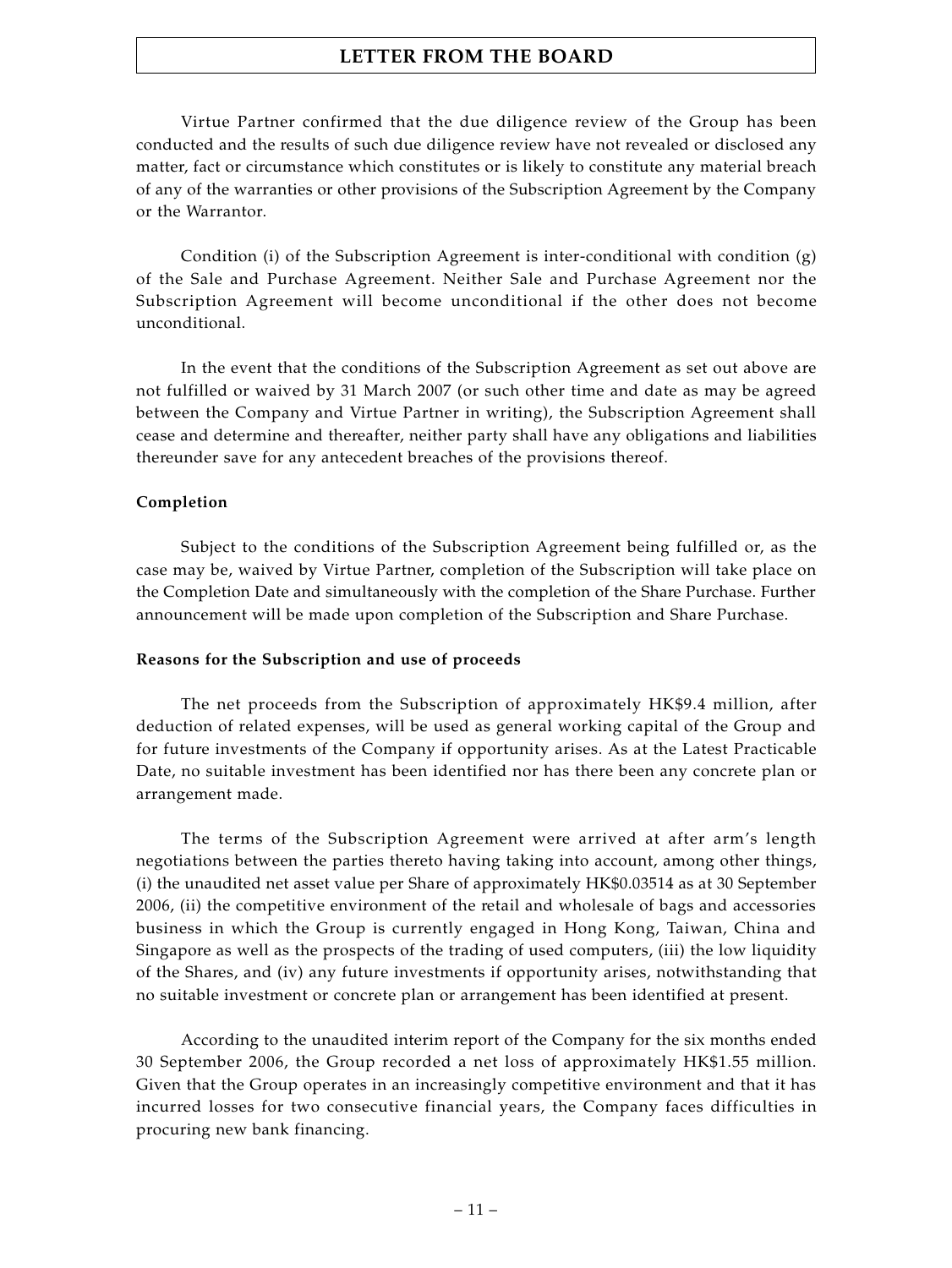As any worsening financial position of the Company would also make the Company less appealing to potential investors and in light of the current buoyant and robust market condition, the Directors consider that the present injection of capital by way of Subscription is a good opportunity for the Company to boost its financial position.

Notwithstanding that the Subscription Price per Share of HK\$0.01 represents a discount to the average closing price of the Shares and the unaudited consolidated net asset value per Share as at 30 September 2006 as described in the paragraph headed "Subscription Price" of this circular, the Directors consider that the opportunity to raise new equity funding for the Group outweighs the dilutive effect to the existing shareholding, net tangible assets and future earnings (if any) of the Group following completion of the Subscription.

Accordingly, the Directors are of the view that the terms of the Subscription Agreement are entered into upon normal commercial terms following arm's length negotiations among the parties thereto and that the terms of the Subscription are fair and reasonable and in the interests of the Company and the Shareholders as a whole.

#### **FUND RAISING ACTIVITIES OF THE COMPANY**

The following table summaries the capital raising activities of the Group in the last 12 months immediately before the date of the Joint Announcement up to the Latest Practicable Date:

| Date of<br>announcement | Event                          | Net proceeds<br>(approximately) | Intended use of<br>proceeds                                                                                                                                                                                                  | Actual use of proceeds<br>as at the Latest<br>Practicable Date                                                                                                                                                                                |
|-------------------------|--------------------------------|---------------------------------|------------------------------------------------------------------------------------------------------------------------------------------------------------------------------------------------------------------------------|-----------------------------------------------------------------------------------------------------------------------------------------------------------------------------------------------------------------------------------------------|
| 25 May 2006             | Open offer<br>of new<br>shares | HK\$13.46 million               | HK\$12.46 million for<br>suitable investments<br>to be made promptly<br>as and when<br>opportunities arise,<br>and the balance of<br>approximately HK\$1.0<br>million towards the<br>general working<br>capital of the Group | HK\$5.7 million and<br>HK\$2.6 million had<br>been used for<br>acquisition of computer<br>business and general<br>working capital of the<br>Group, respectively.<br>The remaining balance<br>of HK\$5.16 million had<br>not been utilized vet |

#### **POSSIBLE MANDATORY UNCONDITIONAL CASH OFFER**

Virtue Partner and parties acting in concert with it do not own or over which it has control or direction in any Shares or any other securities of the Company immediately prior to the entering into of the Sale and Purchase Agreement and the Subscription Agreement. Save for the Share Purchase and the Subscription, Virtue Partner and parties acting in concert with it have not dealt in any Shares or any other securities of the Company within six months immediately prior to the date of the Sale and Purchase Agreement and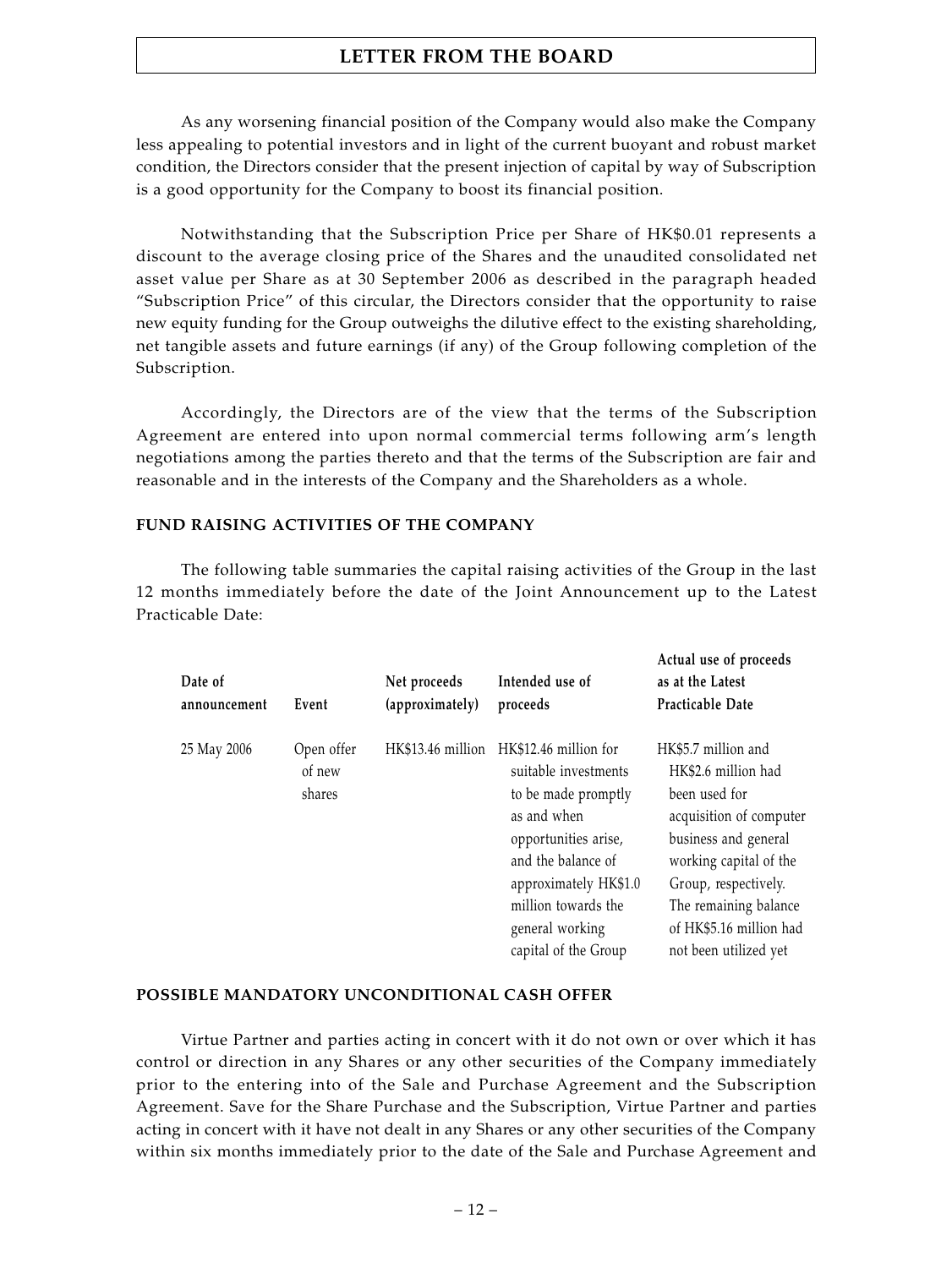the Subscription Agreement and up to the Latest Practicable Date. Immediately after completion of the Share Purchase and the Subscription, Virtue Partner and parties acting in concert with it will own in aggregate 1,342,794,000 Shares, representing about 74.60% of the issued share capital of the Company as enlarged by the allotment and issue of the Subscription Shares. Accordingly, Virtue Partner will be required under Rule 26.1 of the Takeovers Code to make a mandatory unconditional cash offer for all the issued Shares (other than those Shares already owned or agreed to be acquired by Virtue Partner and parties acting in concert with it) immediately after completion of the Share Purchase and the Subscription.

As at the Latest Practicable Date, there are 763,206,000 Shares in issue. Taking into account the 306,000,000 Shares to be held by Virtue Partner and parties acting in concert with it upon completion of the Share Purchase and the Subscription, 457,206,000 Offer Shares will be subject to the Offer.

As at the Latest Practicable Date, there are no options, derivatives, warrants or other securities in issue convertible or exchangeable into Shares.

As at the Latest Practicable Date, save for the Sale and Purchase Agreement and Subscription Agreement (i) there are no arrangements (whether by way of option, indemnity or otherwise.) in relation to Shares of the Offeror or the Company which might be material to the Offer; and (ii) there are no agreements or arrangements to which the Offeror is a party which relate to circumstances in which it may or may not invoke or seek to invoke a pre-condition or a condition to the Offer.

The Offer will be made on the terms set out below.

#### **Principal terms of the Offer**

Kingston Securities will, on behalf of Virtue Partner, make the Offer in compliance with the Takeovers Code on the following basis:

**for each Offer Share . . . . . . . . . . . . . . . . . . . . . . . . . . . . . . . . . . . . . . . . HK\$0.04902 in cash**

#### **Pre-conditions of the Offer**

**Shareholders and potential investors should be aware of and take note that the Sale and Purchase Agreement and the Subscription Agreement are conditional upon the satisfaction or waiver of a number of conditions as set out under the paragraphs headed "Conditions of the Sale and Purchase Agreement" and "Conditions of the Subscription Agreement" in this circular and that the making of the Offer is subject to completion of the Share Purchase and the Subscription. Accordingly, the Share Purchase and the Subscription may or may not proceed and the Offer may or may not be made. Shareholders and potential investors are advised to exercise caution when dealing in the Shares.**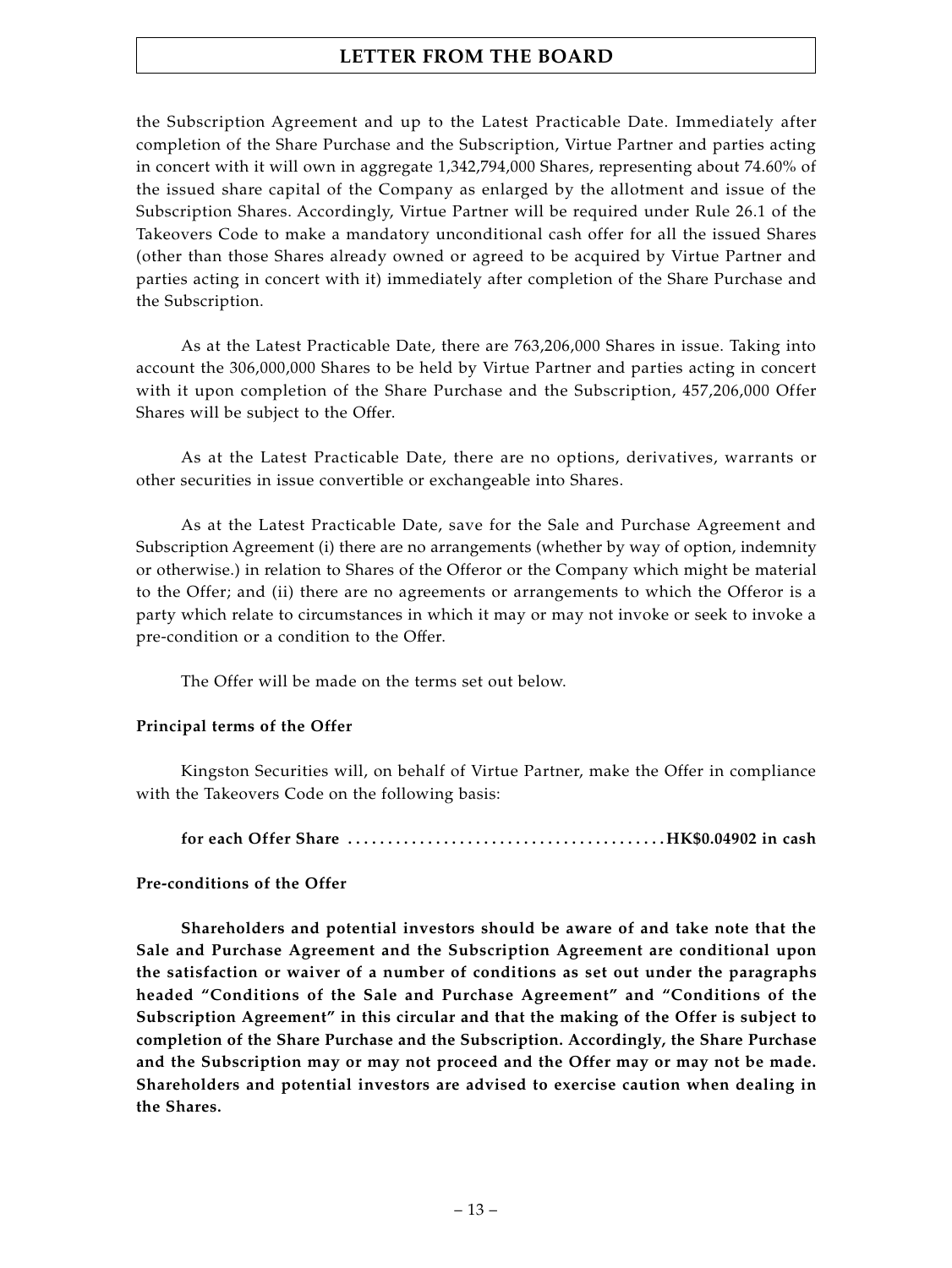#### **Comparison of value**

The price of HK\$0.04902 for each Offer Share is the same as the consideration for each Share acquired under the Sale and Purchase Agreement and such price represents:

- (a) a discount of approximately 38.73% to the closing price of HK\$0.08 per Share as quoted on GEM on the Last Trading Day;
- (b) a discount of approximately 39.93% to the average closing price of approximately HK\$0.0816 per Share for the last five consecutive trading days up to and including the Last Trading Day;
- (c) a discount of approximately 43.91% to the average closing price of approximately HK\$0.0874 per Share for the last ten consecutive trading days up to and including the Last Trading Day;
- (d) a premium of approximately 39.50% over the unaudited consolidated net asset value per Share of approximately HK\$0.03514 as at 30 September 2006 (based on the unaudited consolidated net asset value of the Group of approximately HK\$26,816,000 as at 30 September 2006 as shown in the Company's unaudited interim report for the six months ended 30 September 2006 and 763,206,000 Shares in issue as at the Latest Practicable Date); and
- (e) a discount of approximately 70.65% to the closing price of HK\$0.167 per Share as quoted on GEM on the Latest Practicable Date.

#### **Total consideration**

As at the Latest Practicable Date, there were 763,206,000 Shares in issue. There were no options, derivatives, warrants or other securities in issue convertible or exchangeable into Shares as at the Latest Practicable Date.

Upon completion of the Share Purchase and the Subscription, there will be 1,800,000,000 Shares in issue. Based on the offer price of HK\$0.04902 per Offer Share, the entire issued share capital of the Company immediately after completion of the Share Purchase and the Subscription is valued at HK\$88,236,000 and the 457,206,000 Offer Shares are valued at HK\$22,412,238.12 accordingly.

The aggregate consideration for the Offer will be wholly financed by the internal financial resources of Virtue Partner and parties acting in concert with it. Both Kingston Corporate Finance and Kingston Securities are satisfied that there are sufficient financial resources available to Virtue Partner to satisfy full acceptance of the Offer.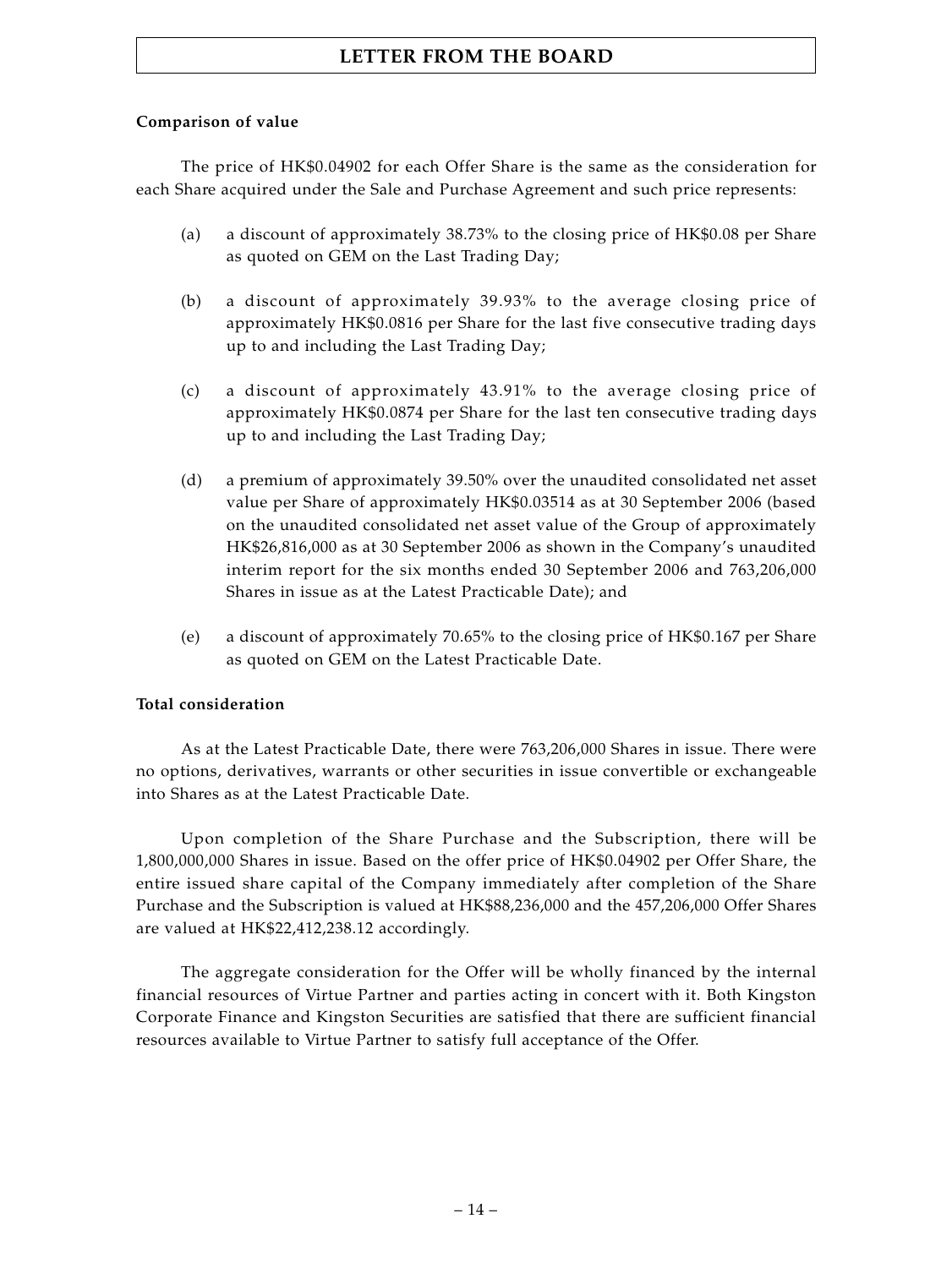#### **Effect of accepting the Offer**

By accepting the Offer, the accepting Shareholders will sell their Shares and all rights attached to them, including the rights to receive all future dividends and distribution declared, made or paid on or after the posting of the offer document.

#### **Settlement of the consideration**

Stamp duty at a rate of HK\$1 for every HK\$1,000 (or part of thereof) of the amount payable in respect of relevant acceptances by the Shareholders, or the market value of the Shares, whichever is greater, will be deducted from the amount payable to the Shareholders who have accepted the Offer in the event the Offer materialised. Virtue Partner will then pay such stamp duty deducted to the stamp office of the Inland Revenue Department of Hong Kong on behalf of such Shareholders who have accepted the Offer.

Payment in cash in respect of acceptances of the Offer will be made within 10 days from the receipt of duly completed form of acceptance.

#### **INFORMATION ON THE COMPANY**

The Company is an investment holding company and its Shares are listed on GEM with its subsidiaries principally engaged in the retail and wholesale of bags and accessories and trading of used computers. The bags sold by the Group consist principally of business bags, sports bags, backpacks, handbags and wallets. The accessories sold by the Group include belts, watches, spectacles and umbrellas. The used computers traded by the Group include PC, laptops and computer parts (such as RAM modules, LCD panels, hard disks, DVDROMs, plastic covers, keyboards and etc.).

Based on the unaudited interim report of the Company, the unaudited net loss of the Group for the six months ended 30 September 2006 was approximately HK\$1.55 million and the unaudited consolidated net asset value of the Group as at 30 September 2006 was approximately HK\$26.82 million. The audited consolidated net loss attributable to equity holders of the Group for the years ended 31 March 2006 and 31 March 2005 were approximately HK\$5.36 million and HK\$10.05 million respectively. As at 31 March 2006, the audited consolidated net asset value of the Group was approximately HK\$8.35 million.

#### **INFORMATION ON VIRTUE PARTNER**

Virtue Partner is an investment holding company incorporated in the British Virgin Islands with limited liability and is wholly and beneficially owned by Mr. Pong. Mr. Pong is the sole director of Virtue Partner. Virtue Partner and its ultimate beneficial owner are third parties independent of the Company and its connected persons. Other than the entering into of the Sale and Purchase Agreement and the Subscription Agreement, Virtue Partner has not conducted any business since its incorporation.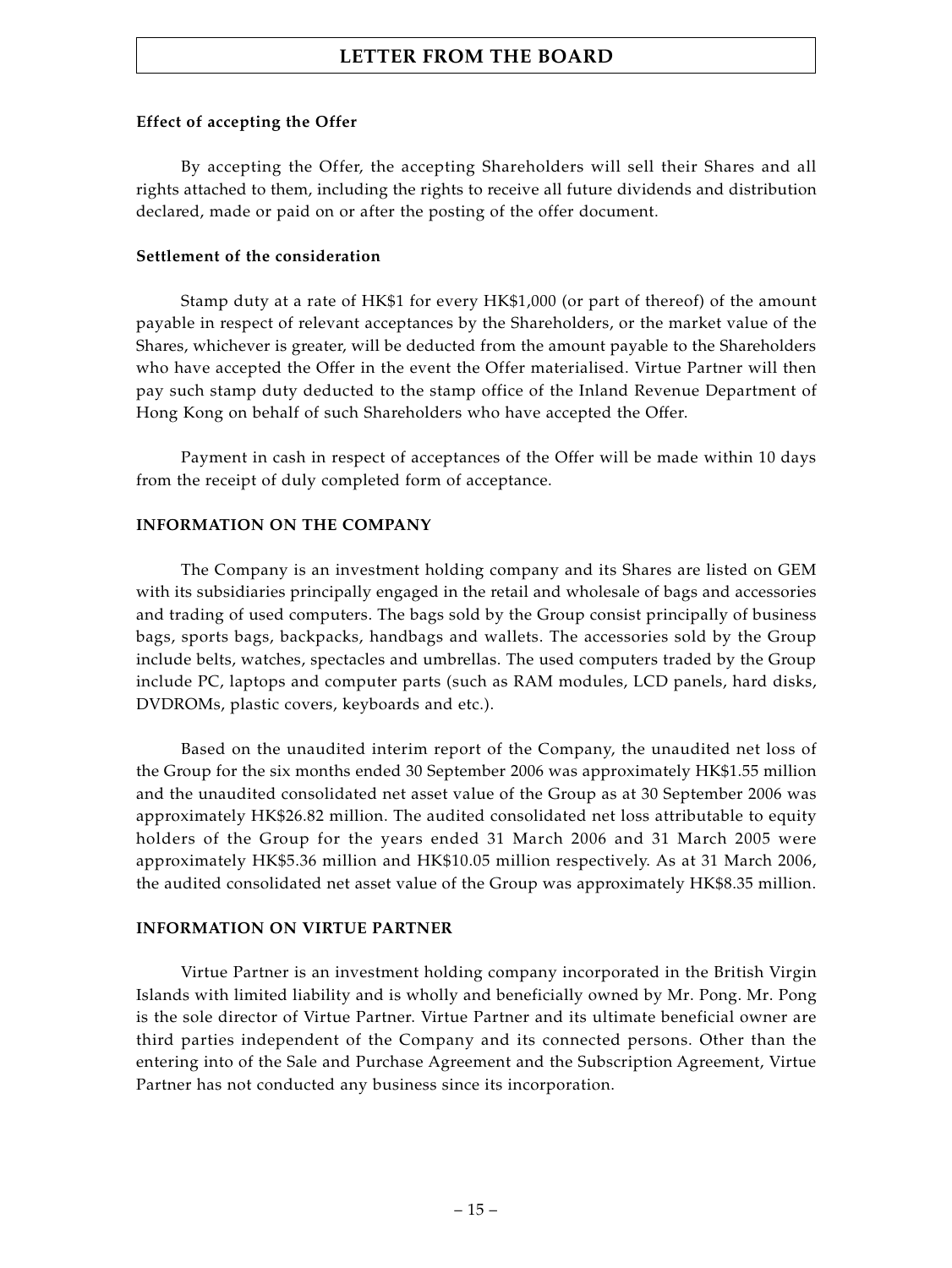The sole owner of Virtue Partner, Mr. Pong, aged 37, is the founder and chief executive officer of EVI Education Asia Limited (Stock code: 8090) the principal businesses of which are selling and installation of computer hardware and software, provision of computer training services and provision of internet education services. Mr. Pong holds a bachelor's degree in Applied Science from the University of British Columbia. He also held various positions in a number of charity organizations in Hong Kong. Before founding EVI Education Asia Limited, he had held various senior management positions with various local and international securities houses and a multinational company.

#### **INTENTION OF VIRTUE PARTNER REGARDING THE GROUP**

It is the intention of Virtue Partner that the existing principal activities of the Group will remain unchanged immediately after the close of the Offer. Virtue Partner has no intention to dispose of or re-deploy the assets of the Group other than in the ordinary course of business and to inject its assets into the Group. Following completion of the Share Purchase and the Subscription and following the close of the Offer, Virtue Partner intends to conduct a review of the Group's financial position and operations with a view to broadening and expanding the scope of business of the Group and will formulate long-term strategies and plans for the Group. Upon completion of the Offer, it is expected that by virtue of the experience of Mr. Pong in finance and capital market along with his business and personal network, more business opportunities would be brought to the existing business of the Group by Virtue Partner.

#### **PROPOSED CHANGE OF BOARD COMPOSITION OF THE COMPANY**

Currently, the Board comprises three executive Directors and three independent non-executive Directors. As at the Latest Practicable Date, the Company's executive Directors are Mr. Wong Wing Cheung, Peter, Mr. Chan Man Yin and Mr. Chan Francis Ping Kuen and the Company's independent non-executive Directors are Mr. Lee Kun Hung, Mr. Wong Hou Yan, Norman and Mr. Cheung Chi Hwa, Justin. The three executive Directors intend to resign upon the close of the Offer. The appointment of new executive Directors will not take effect earlier than the date of posting of the composite offer document to be jointly issued by the Company and Virtue Partner in connection with the Offer in compliance with Rule 26.4 of the Takeovers Code. The resignation of the existing executive Directors will take effect in full compliance of Rule 7 of the Takeovers Code. Further announcement(s) will be made upon the appointment and resignation of the Directors in compliance of the GEM Listing Rules and the Takeovers Code.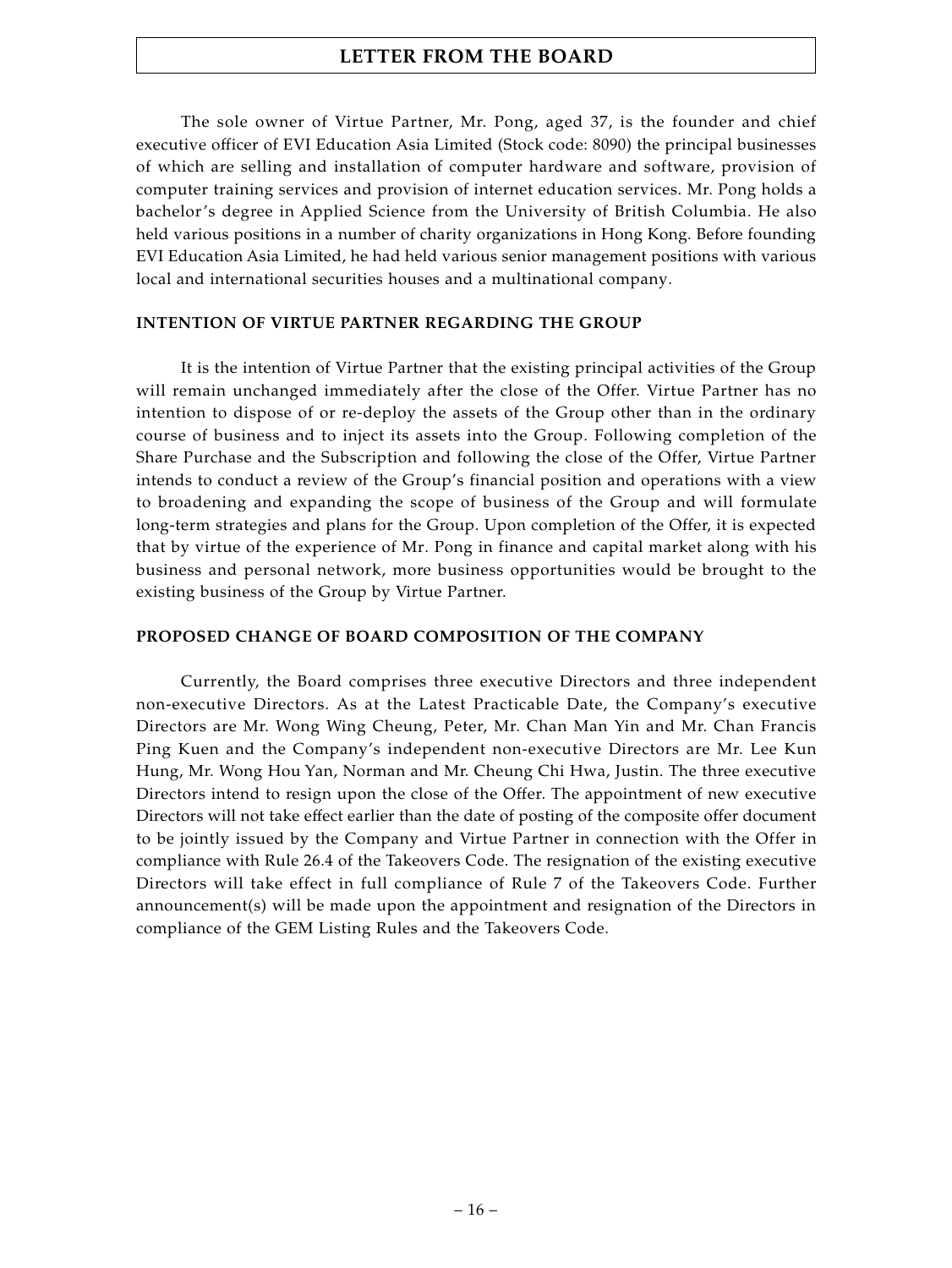#### **SHAREHOLDING STRUCTURE OF THE COMPANY**

The following table sets out the shareholding structure of the Company (i) as at the Latest Practicable Date, (ii) immediately after completion of the Share Purchase and the Subscription and before the close of the Offer:

|               |        | completion of the Share                |                                                |
|---------------|--------|----------------------------------------|------------------------------------------------|
| As at the     |        | and before the                         |                                                |
|               |        | close of the Offer                     |                                                |
| No. of        |        | No. of                                 | Approximate                                    |
| <b>Shares</b> | (%)    | <b>Shares</b>                          | (% )                                           |
|               |        |                                        |                                                |
| 306,000,000   | 40.09  |                                        |                                                |
|               |        |                                        |                                                |
| 6,900,000     | 0.90   |                                        |                                                |
|               |        |                                        |                                                |
| 6,900,000     | 0.90   |                                        |                                                |
|               |        |                                        |                                                |
|               |        | 1,342,794,000                          | 74.60                                          |
| 443,406,000   | 58.11  | 457,206,000                            | 25.40                                          |
| 763,206,000   | 100.00 | 1,800,000,000                          | 100.00                                         |
|               |        | Latest Practicable Date<br>Approximate | Immediately after<br>Purchase and Subscription |

*Notes*:

1. The Shares are beneficially owned by Flyrich, a company wholly owned by Mr. Wong.

2. Mr. Chan Francis Ping Kuen and Mr. Chan Man Yin, being the executive Directors, intended to dispose of all the Shares held by them before the completion of the Share Purchase and the Subscription, for details, please refer to the section headed "Maintaining the listing status of the Company".

#### **MAINTAINING THE LISTING STATUS OF THE COMPANY**

Virtue Partner has no intention to privatize the Company. Virtue Partner intends that the Company will remain listed on GEM after completion of the Share Purchase and the Subscription and the close of the Offer. As at the Latest Practicable Date, Mr. Chan Francis Ping Kuen and Mr. Chan Man Yin, being the executive Directors, intended to dispose of all the Shares held by them, representing 13,800,000 Shares or about 1.8% of the existing issued share capital of the Company (0.76% of enlarged capital of the Company after completion of the Subscription) before the completion of the Share Purchase and the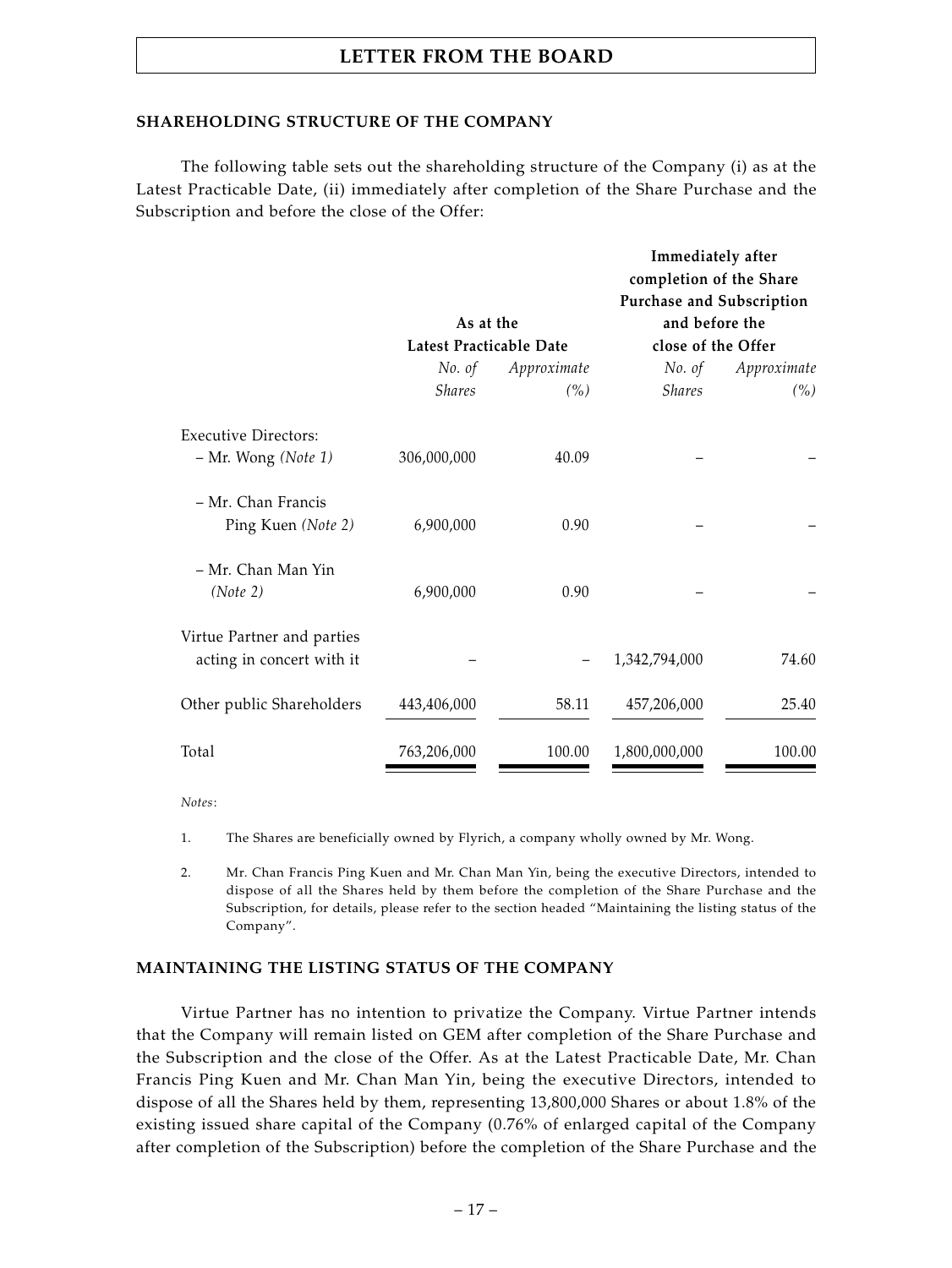Subscription in a manner in compliance with the GEM Listing Rules and Takeovers Code. Immediately after completion of the Share Purchase and the Subscription, the public float will be not less than 25%.

**The Stock Exchange has stated that if, at the close of the Offer, less than the minimum prescribed percentage applicable to the Company, being 25% of the Shares, are held by the public or if the Stock Exchange believes that:**

- **– a false market exists or may exist in the trading of the Shares; or**
- **– there are insufficient Shares in public hands to maintain an orderly market;**

**it will consider exercising its discretion to suspend trading in the Shares. It should be noted that in the event that less than 25% of the Shares are held by the public immediately after the close of the Offer, the Company will make an application to the Stock Exchange for suspension of trading in the Shares until a sufficient public float in the Shares has been restored and the Company will make an appropriate announcement accordingly.**

**The Stock Exchange has also stated that, if the Company remains a listed company, any further injection of assets into or disposal of assets of the Company will be subject to the provisions of the GEM Listing Rules. Pursuant to the GEM Listing Rules, the Stock Exchange has the discretion to require the Company to issue a circular to the Shareholders where any acquisition or disposal by the Company is proposed, irrespective of the size of such acquisition or disposal and in particular when such proposed transactions represent a departure from the principal activities of the Company. The Stock Exchange also has the power pursuant to the GEM Listing Rules to aggregate a series of acquisition or disposal and any such acquisition or disposal may, in any event result in the Company being treated as if it were a new applicant for listing and subject to the requirements for new applicants as set out in the GEM Listing Rules.**

#### **EGM**

The notice convening the EGM is set out on pages 22 to 23 of this circular for the purpose of considering and, if thought fit, passing the ordinary resolution set out therein.

A form of proxy for use at the EGM is enclosed with this circular. Whether or not you intend to be present at the EGM, you are requested to complete the form of proxy and return the same to the Company's Hong Kong branch share registrar, Tengis Limited at 26th Floor, Tesbury Centre, 28 Queen's Road East, Wanchai, Hong Kong in accordance with the instructions printed thereon as soon as possible and in any event not less than 48 hours before the time appointed for the holding of EGM. Completion and return of the form of proxy will not preclude you from attending and voting at EGM or any adjournment thereof if you so wish.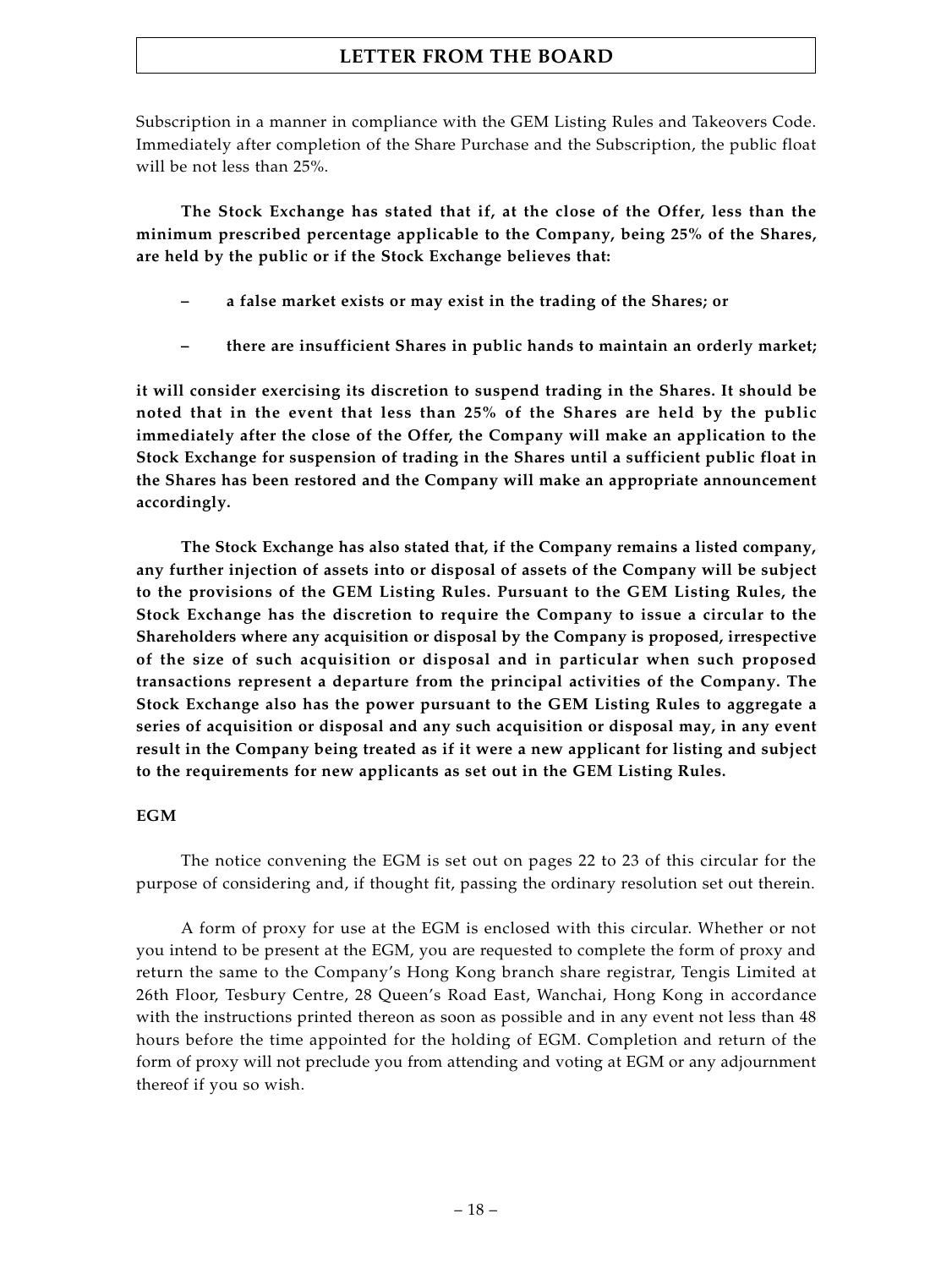Save that Flyrich and the Warrantor, being parties to the Sale and Purchase Agreement (which is inter-conditional with the Subscription Agreement), who are required to abstain from voting at the EGM, none of the Shareholders has a material interest in the transaction contemplated under the Subscription Agreement who will be required to abstain from voting at the EGM.

An announcement with respect to the results of the EGM will be made following the EGM.

#### **PROCEDURE FOR DEMANDING A POLL**

Pursuant to Article 66 of the articles of association of the Company (the "**Articles**"), at any general meeting a resolution put to the vote of the meeting shall be decided on a show of hands unless (before or on the declaration of the result of the show of hands or on the withdrawal of any other demand for a poll) a poll is demanded (i) by the chairman of the meeting; or (ii) by at least three Shareholders present in person (or in the case of a Shareholder being a corporation by its duly authorised representative) or by proxy for the time being entitled to vote at the meeting; or (iii) by a Shareholder or Shareholders present in person (or in the case of a Shareholder being a corporation by its duly authorised representative) or by proxy and representing not less than one-tenth of the total voting rights of all Shareholders having the right to vote at the meeting; or (iv) by a Shareholder or Shareholders present in person (or in the case of a Shareholder being a corporation by its duly authorised representative) or by proxy and holding Shares in the Company conferring a right to vote at the meeting being Shares on which an aggregate sum has been paid up equal to not less than one-tenth of the total sum paid up on all Shares conferring that right.

Pursuant to Article 66A of the Articles, notwithstanding any other provisions in the Articles, if the aggregate proxies held by (i) the chairman of a particular meeting, and/or (ii) the Directors, account for five (5) per cent or more of the total voting rights at that meeting, and if on a show of hands in respect of any resolution, the meeting votes in the opposite manner to that instructed in those proxies, the chairman of the meeting and/or any Director holding proxies as aforesaid shall demand a poll.

#### **RESPONSIBILITY STATEMENT**

This circular, for which the Directors collectively and individually accept full responsibility, includes particulars given in compliance with the GEM Listing Rules for the purpose of giving information with regard to the Company. The Directors, have made all reasonable enquiries, confirm that, to the best of their knowledge and belief:

(a) the information contained in this circular (other than those in relation to Virtue Partner, the terms and conditions of the Offer and Virtue Partner's intention regarding the Group) is accurate and complete in all material respects and not misleading;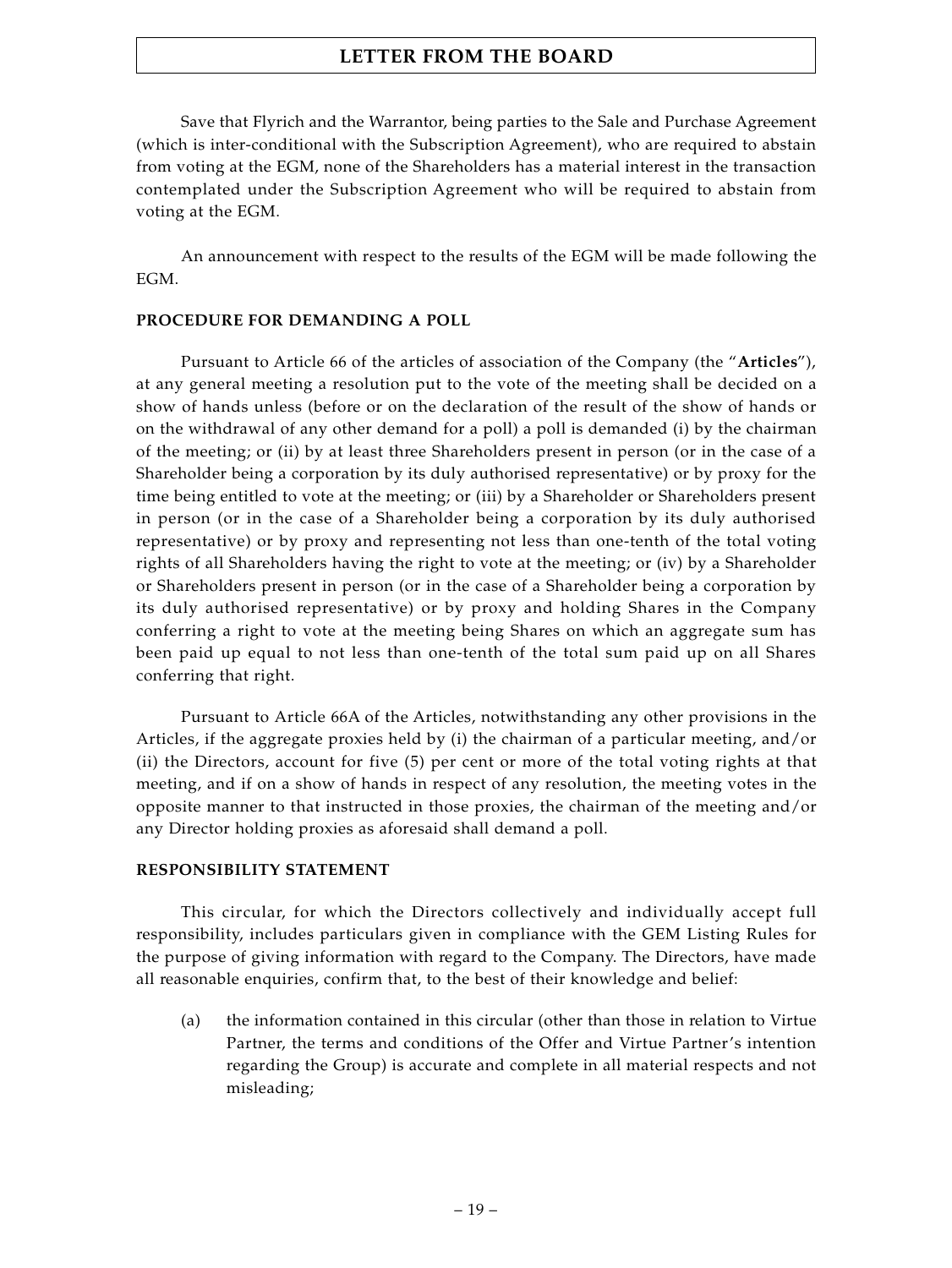- (b) there are no other matters the omission of which would make any statement in this circular (other than those in relation to Virtue Partner, the terms and conditions of the Offer and Virtue Partner's intention regarding the Group) misleading; and
- (c) all opinions expressed in this circular (other than those in relation to Virtue Partner, the terms and conditions of the Offer and Virtue Partner's intention regarding the Group) have been arrived at after due and careful consideration and are founded on the bases and assumptions that are fair and reasonable.

The information contained in this circular relating to Virtue Partner, the terms and conditions of the Offer and Virtue Partner's intention regarding the Group have been extracted from the Joint Announcement. The Directors, as regards the aforesaid information relating to Virtue Partner, the terms and conditions of the Offer and Virtue Partner's intention regarding the Group so compiled in the Joint Announcement, jointly and severally take responsibility for the correctness and fairness of its reproduction or presentation.

#### **GENERAL**

#### **Application for listing**

Application will be made by the Company to the GEM Listing Committee for the listing of, and permission to deal in, the Subscription Shares. The Company understands that any grant of the listing of the Subscription Shares will be conditional upon the Company maintaining a sufficient public float in the Shares upon the close of the Offer.

#### **Composite offer document**

Pursuant to Rule 8.2 of the Takeovers Code, an offer document in relation to the Offer should normally be despatched by or on behalf of Virtue Partner within 21 days of the date of the Joint Announcement or such other date as the Executive may approve. The Company is required to despatch a response document in relation to the Offer to the Shareholders within 14 days of the posting of the offer document in accordance with Rule 8.4 of the Takeovers Code. Virtue Partner and the Company intend to combine the offer document with the response document from the Company in a composite offer document.

Given that the Subscription is conditional upon, among others, the passing of an ordinary resolution by the Shareholders at the EGM, an application will be made by Virtue Partner to the Executive for a waiver pursuant to Rule 8.2 of the Takeovers Code to postpone the despatch of the composite offer document containing the details of the terms of the Offer and the accompanying form of acceptance and transfer in respect of the Offer to the Shareholders to a date falling within seven days after the fulfillment of the conditions of the Subscription Agreement. It is expected that the composite offer document will be despatched on or before 10 April 2007.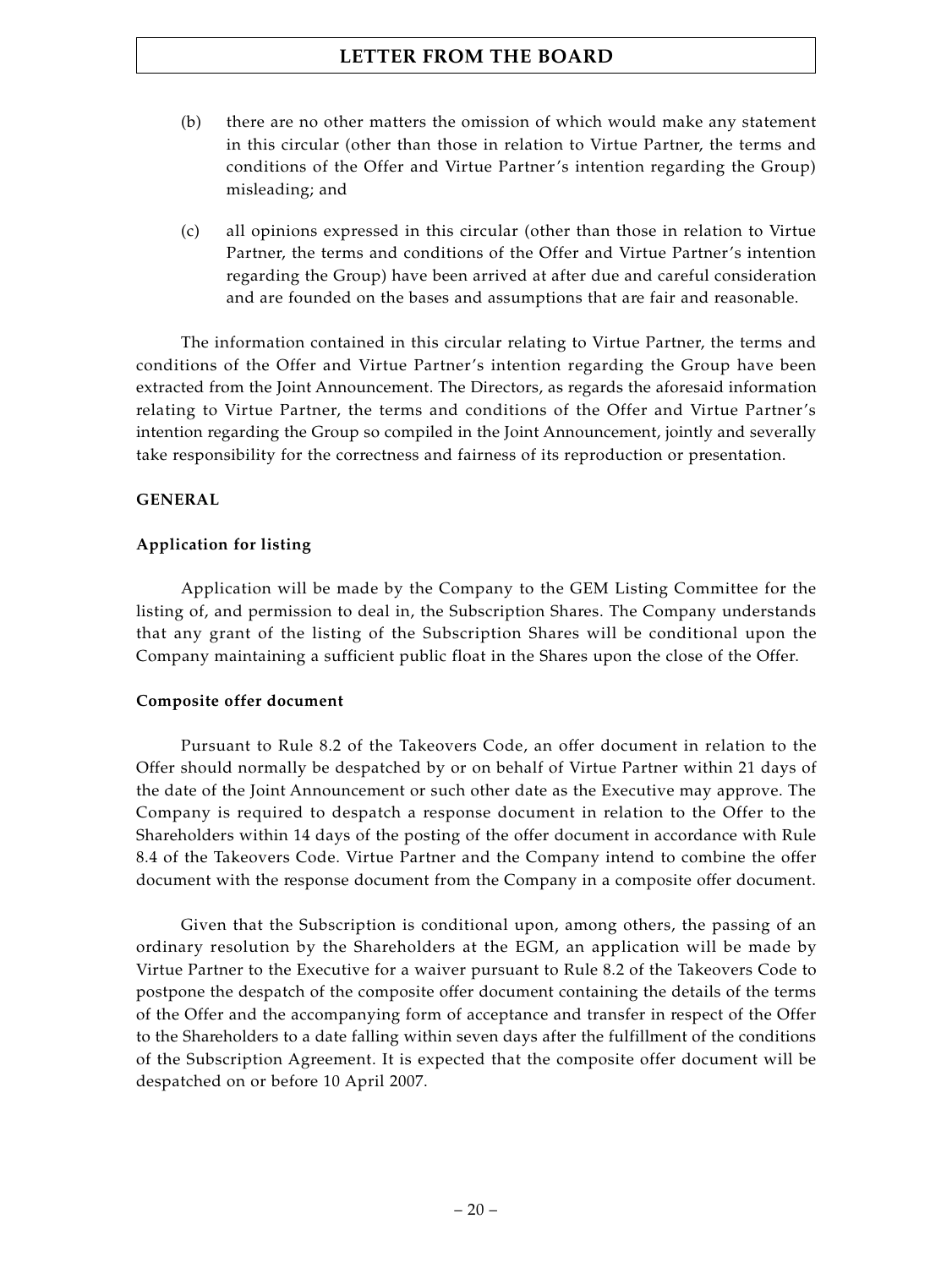Details of the expected timetable relating to the Offer will be announced by the Company and Virtue Partner jointly on or before the despatch of the composite offer document.

#### **Warning: The Offer is a possibility only**

**Shareholders and potential investors should be aware of and take note that the Sale and Purchase Agreement and the Subscription Agreement are conditional upon the satisfaction or waiver of a number of conditions as set out under the paragraphs headed "Conditions of the Sale and Purchase Agreement" and "Conditions of the Subscription Agreement" in this circular and that the making of the Offer is subject to completion of the Share Purchase and the Subscription. Accordingly, the Share Purchase and the Subscription may or may not proceed and the Offer may or may not be made. Shareholders and potential investors are advised to exercise caution when dealings in the Shares.**

> Yours faithfully, By order of the board of **FX Creations International Holdings Limited Wong Wing Cheung, Peter** *Chairman*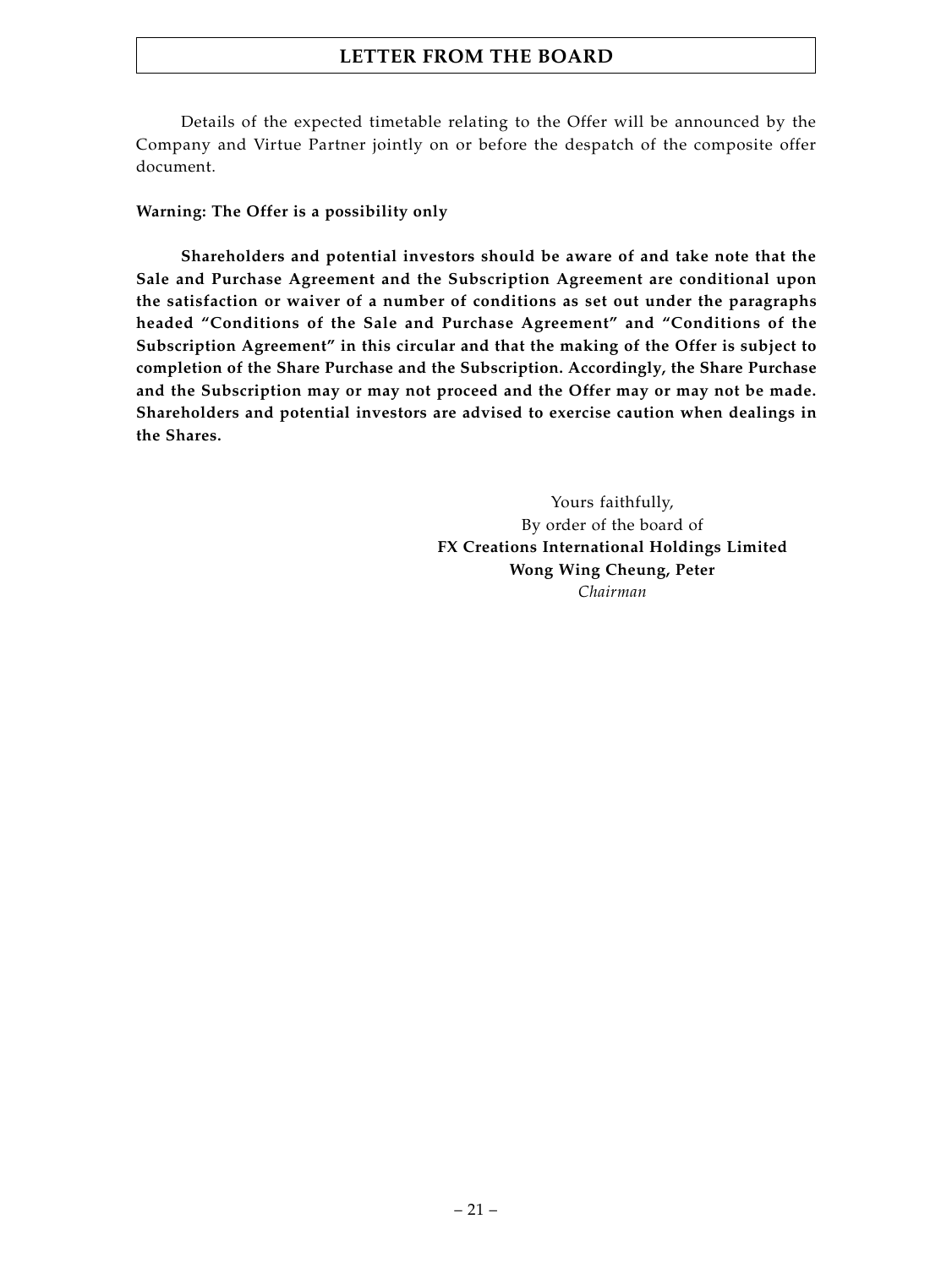# **NOTICE OF EGM**



# **FX CREATIONS INTERNATIONAL HOLDINGS LIMITED 豐盛創意國際控股有限公司** \*

*(proposed to be renamed as Maxitech International Holdings Limited)* (建議更名為全美國際控股有限公司*\** ) *(incorporated in the Cayman Islands with limited liability)*

**(Stock Code: 8136)**

**NOTICE IS HEREBY GIVEN** that an extraordinary general meeting (the "**EGM**") of the shareholders of FX Creations International Holdings Limited (the "**Company**") will be held at 14/F., Printing House, 6 Duddell Street, Central, Hong Kong on Thursday, 22 February 2007 at 11:00 a.m. for the purpose of considering and, if thought fit, passing with or without amendments, the following resolution as an ordinary resolution of the Company:

#### **ORDINARY RESOLUTION**

"**THAT** subject to and conditional upon the fulfillment or waiver of the terms and conditions set out in the subscription agreement (the "**Subscription Agreement**") dated 12 January 2007 entered into among the Company as issuer, Virtue Partner Group Limited ("**Virtue Partner**") as subscriber and Mr. Wong Wing Cheung, Peter as warrantor (a copy of the Subscription Agreement having been produced to the EGM and marked "A" and initialled by the chairman of the EGM for the purpose of identification), the terms and the entering into of the Subscription Agreement in relation to the issue of 1,036,794,000 new shares of nominal value of HK\$0.01 each in the share capital of the Company (the "**Subscription Shares**") by the Company to Virtue Partner and the transactions contemplated thereunder (including but not limited to the allotment and issue of the Subscription Shares to Virtue Partner) be and are hereby approved, confirmed and ratified and that the directors of the Company be and are generally authorised to do all such acts and things and execute all such documents, including under seal where applicable, as they consider necessary or expedient to give effect to the Subscription Agreement (including but not limited to the allotment and issue of the Subscription Shares to Virtue Partner) and the transactions contemplated thereunder."

> By order of the board of **FX Creations International Holdings Limited Wong Wing Cheung, Peter** *Chairman*

Hong Kong, 5 February 2007

*<sup>\*</sup> For identification purposes only*